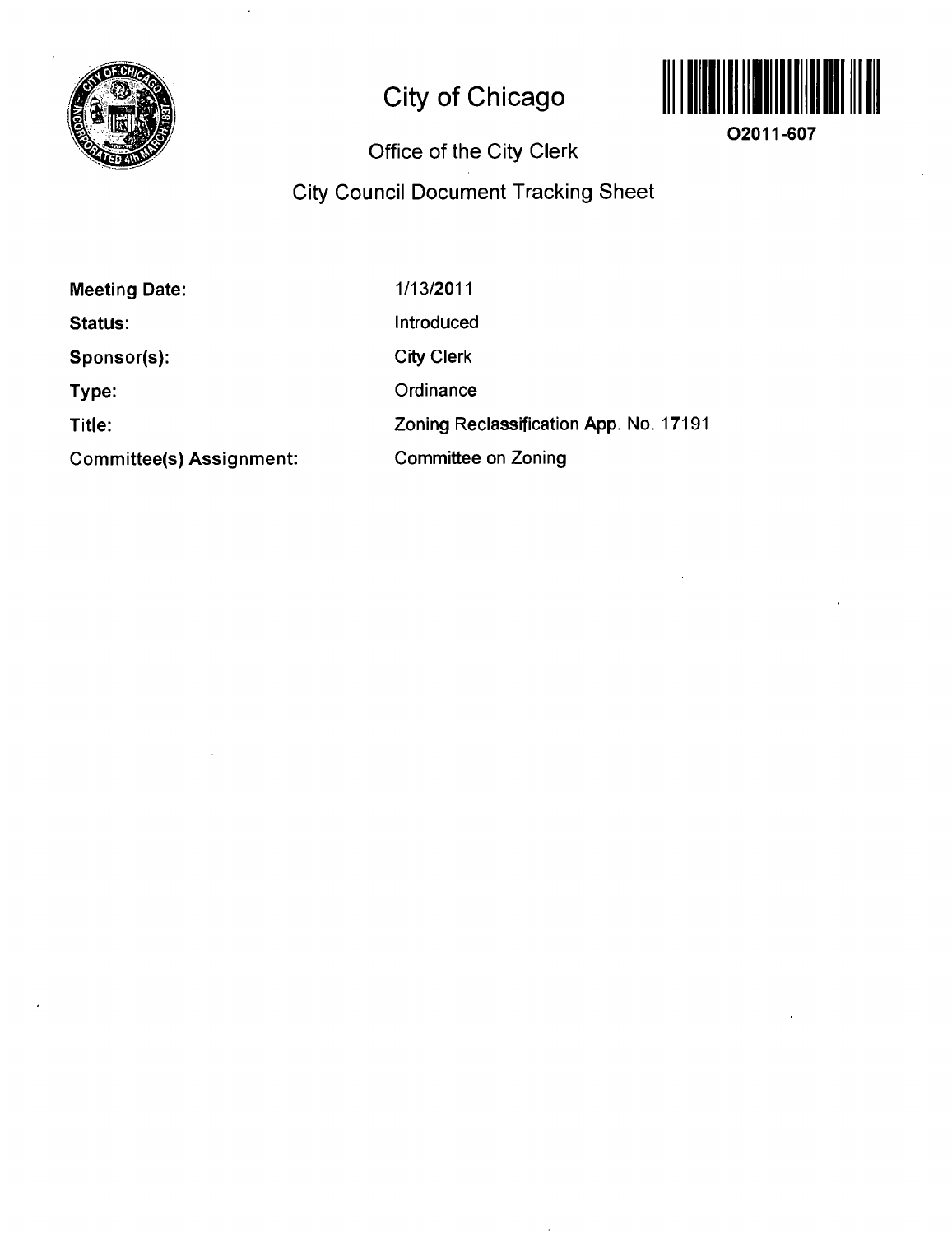**#(7/9/**  INT DATE **Ol-;j-/ /** 

## **CITY OF CHICAGO**

## **APPLICATION FOR AN AMENDMENT TO THE CHICAGO ZONING ORDINANCE**

## **1. ADDRESS of the property Applicant is seeking to rezone:**

 $\mathcal{L}^{\text{max}}_{\text{max}}$  and  $\mathcal{L}^{\text{max}}_{\text{max}}$ 

 $\bar{\mathbf{r}}$ 

 $\mathcal{L}$ 

 $\mathbf{v} \cdot \mathbf{v}$ 

5141-47 WEST 47TH STREET, CHICAGO

|                 | 2. Ward Number that property is located in: 23 Ward                                                                                                    |                                       |                                            |                                                                                                                     |                                                                                                                                                                                              |  |
|-----------------|--------------------------------------------------------------------------------------------------------------------------------------------------------|---------------------------------------|--------------------------------------------|---------------------------------------------------------------------------------------------------------------------|----------------------------------------------------------------------------------------------------------------------------------------------------------------------------------------------|--|
|                 | 3. APPLICANT Pawel Bobak and Zofia Bobak                                                                                                               |                                       |                                            |                                                                                                                     |                                                                                                                                                                                              |  |
|                 | <b>ADDRESS</b> 4955 West 47th Street                                                                                                                   |                                       |                                            |                                                                                                                     |                                                                                                                                                                                              |  |
|                 | CITY Chicago STATE Illinois ZIP CODE 60638                                                                                                             |                                       |                                            |                                                                                                                     |                                                                                                                                                                                              |  |
|                 | PHONE 773-418-0376 CONTACT PERSON Pawel Bobak                                                                                                          |                                       |                                            |                                                                                                                     |                                                                                                                                                                                              |  |
| proceed.        | 4. Is the Applicant the owner of the property? YES NO X                                                                                                |                                       |                                            |                                                                                                                     | If the Applicant is not the owner of the property, please provide the following information<br>regarding the owner and attach written authorization from the owner allowing the Applicant to |  |
| <b>OWNER</b>    | Trapper Enterprises, Inc.                                                                                                                              |                                       |                                            | and the contract of the contract of the contract of the contract of the contract of the contract of the contract of |                                                                                                                                                                                              |  |
|                 | ADDRESS c/o Law Office of Ch. Koczwara, P.C. / 5838 S. Archer Ave.                                                                                     |                                       |                                            |                                                                                                                     |                                                                                                                                                                                              |  |
| <b>CITY</b>     | <b>Chicago</b>                                                                                                                                         |                                       | STATE IL ZIP CODE 60638                    |                                                                                                                     |                                                                                                                                                                                              |  |
| <b>PHONE</b>    | 773-767-5422                                                                                                                                           |                                       | <b>CONTACT PERSON</b> Christopher Koczwara |                                                                                                                     |                                                                                                                                                                                              |  |
|                 | 5. If the Applicant/Owner of the property has obtained a lawyer as their representative for<br>the rezoning, please provide the following information: |                                       |                                            |                                                                                                                     |                                                                                                                                                                                              |  |
| <b>ATTORNEY</b> |                                                                                                                                                        | Law Office of Mark J. Kupiec & Assoc. |                                            |                                                                                                                     |                                                                                                                                                                                              |  |
| <b>ADDRESS</b>  |                                                                                                                                                        | 77 West Washington St. Ste. 1801      |                                            |                                                                                                                     |                                                                                                                                                                                              |  |
|                 | Chicago STATE Illinois ZIP CODE 60602                                                                                                                  |                                       |                                            |                                                                                                                     |                                                                                                                                                                                              |  |
| <b>PHONE</b>    | 312-541-1878                                                                                                                                           |                                       |                                            | 312-641-1745<br><b>FAX</b>                                                                                          |                                                                                                                                                                                              |  |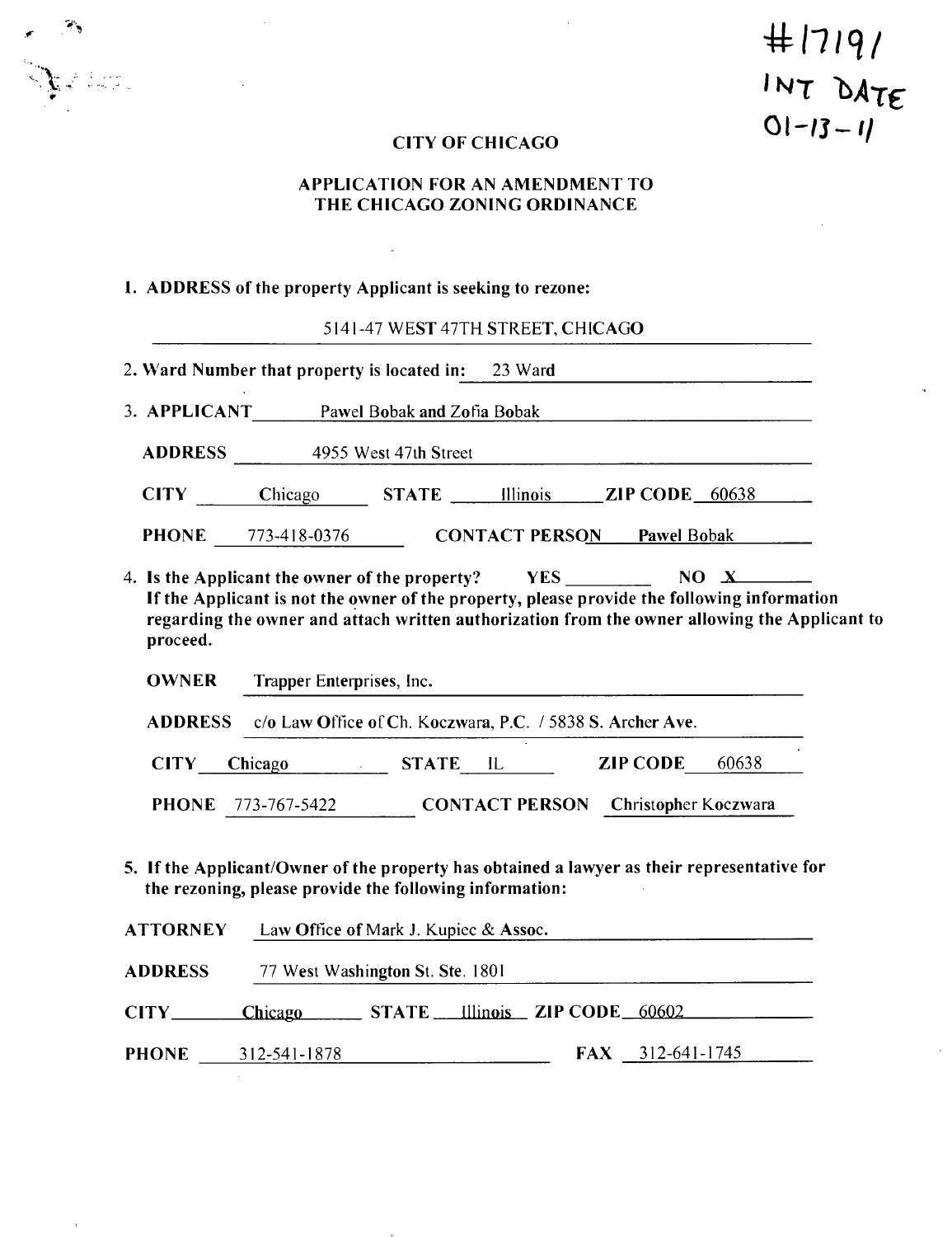**6. If the applicant is a legal entity (Corporation, LLC, Partnership, etc.) please provide the names ofall owners disclosed on the Economic Disclosure Statements.** 

| N/A                                                               |                                                                                           |
|-------------------------------------------------------------------|-------------------------------------------------------------------------------------------|
|                                                                   |                                                                                           |
|                                                                   | 7. On what date did the owner acquire legal title to the subject property? September 1984 |
| N <sub>O</sub>                                                    | 8. Has the present owner previously rezoned this property? If yes, when?                  |
| 9. Present Zoning District B3-1                                   | <b>Proposed Zoning District</b> C2-1                                                      |
| 10. Lot size in square feet (or dimensions) $125' \times 267.43'$ |                                                                                           |
| 11. Current Use of the property Motor vehicle repair shop         |                                                                                           |
|                                                                   | 12. Reason for rezoning the property To allow body work and painting at                   |
|                                                                   | a motor vehicle repair shop and some outdoor auto sales                                   |

**13. Describe the proposed use of the property after the rezoning. Indicate the number of dwelling units; number of parking spaces; approximate square footage of any commercial space; and**  height of the proposed building. (BE SPECIFIC)

Motor vehicle repair shop including body work, painting or commercial vehicle repairs

and some auto sales outdoor (approximately 5,400 square feet of commercial space);

required parking

**14. On May 14th, 2007, the Chicago City Council passes the Affordable Requirements Ordinance (ARO) that requires on-site affordable housing units or a financial contribution if residential housing projects receive a zoning change under certain circumstances. Based on the lot size of the project in question and the proposed zoning classification, is this project subject to the Affordable Requirements Ordinance? (See Fact Sheet for more information)** 

 $YES$  NO  $X$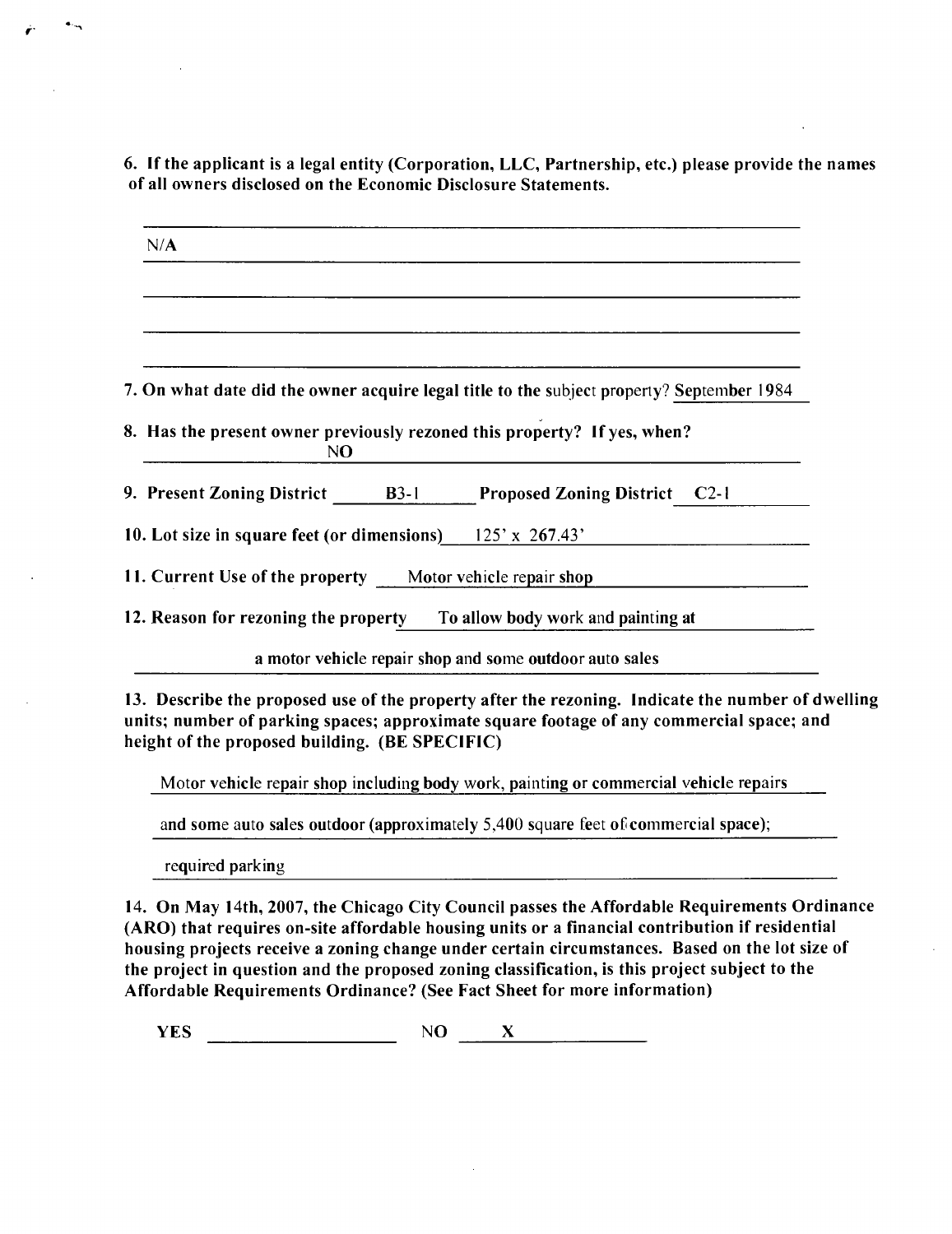## **COUNTY OF COOK STATE OF ILLINOIS**

Pawel Bobak **between paying first duly sworn on oath, states that all of the above statements and the statements contained in the documents submitted herewith are true and correct.** 

an/ Boble

à.

**Signature of Applicant** 

**Subscribed andSworn to before me this**  day of  $\sqrt{\text{PCLwh}}$ , 2010. SARY PUR AGNIESZKA T PLECKA MY COMMISSION EXPIRES **Notary Public** 

**For Office Use Only** 

**Date of Introduction:** 

**File Number:** 

**Ward:** 

الأساء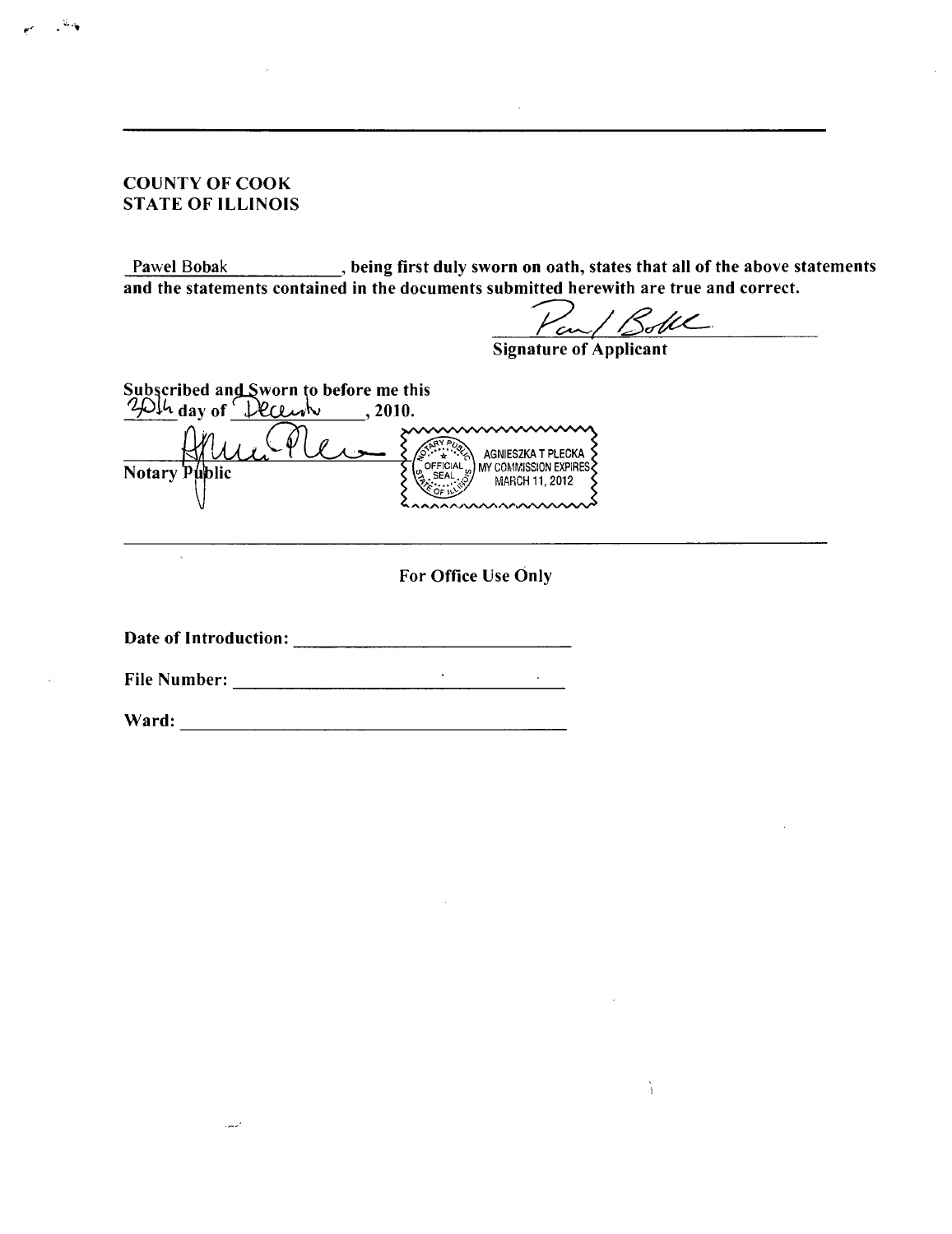## **ORDINANCE**

**BE IT ORDAINED BY THE CITY COUNCIL OF THE CITY OF CHICAGO: SECTION 1. Title 17 of the Municipal Code of Chicago, the Chicago Zoning Ordinance is hereby amended by changing all ofthe B3-1, Community Shopping District symbols as shown on Map No. 12-L in the area bounded by:** 

West 47<sup>th</sup> Street; South Leamington Avenue; a public alley next south of and parallel to West 47<sup>th</sup> Street; South Laramie Avenue.

**To those of a C2-1, Motor Vehicle-Related Commercial District** 

**SECTION 2. This Ordinance takes effect after its passage and approval.** 

Common address of property: 5141-47 West 47<sup>th</sup> Street, Chicago IL.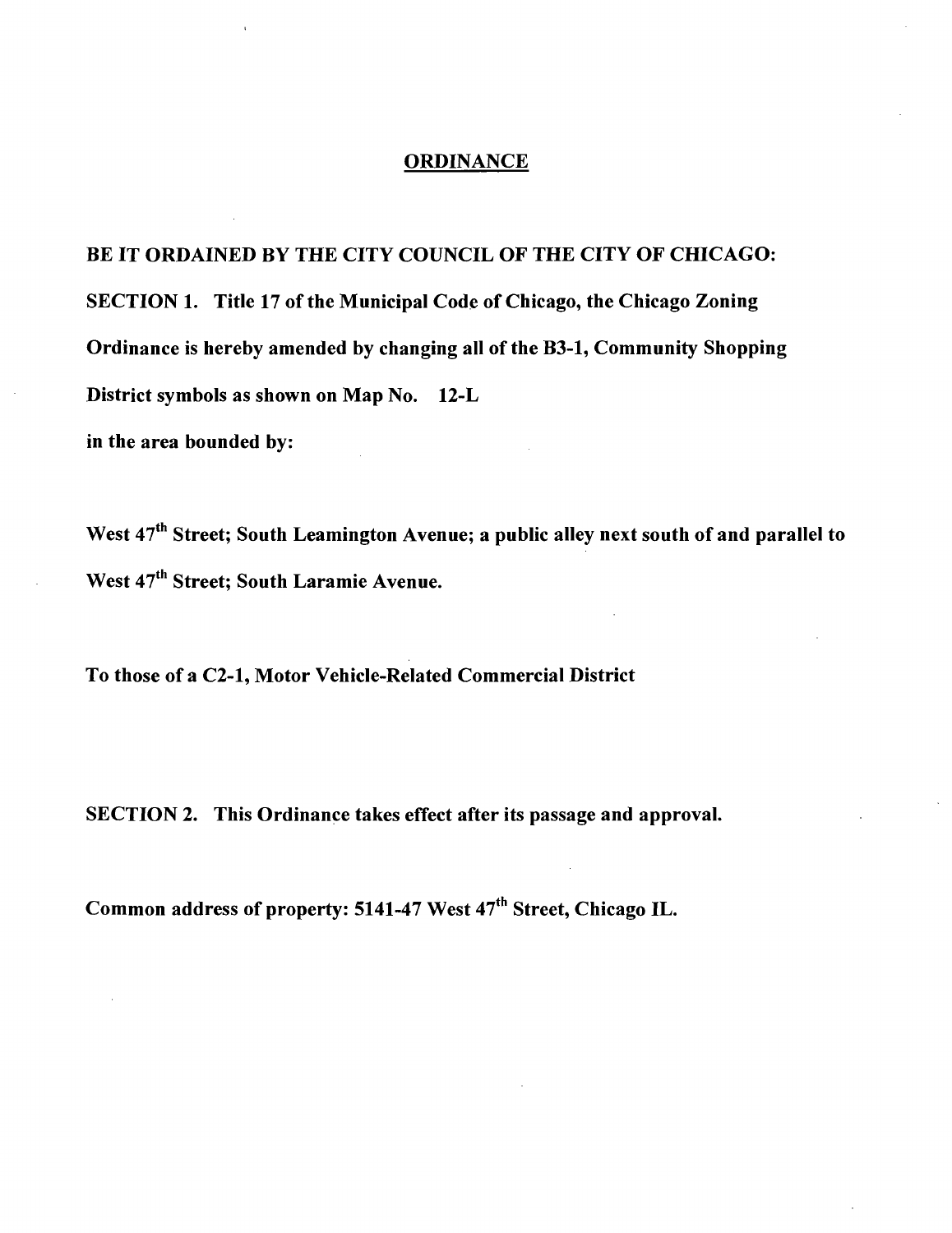## AFFIDAVIT (Section 17-13-0107)

Date: January 3, 2011

Honorable Daniel S. Solis Chairman, Committee on Zoning 121 North LaSalle Sfreet Room 304, City Hall Chicago, Illinois 60602

The undersigned,  $\partial$ anuta  $\partial$ uich, , being first duly swom on oath, deposes and states the following:

The undersigned certifies that he has complied with the requirements of Section 17-13-0107 of the Chicago Zoning Ordinance, by sending written notice to such property owners who appear to be the owners of the property within the subject area not solely owned by the applicant, and to the owners of all property within 250 feet in each direction of the lot line of the subject property, exclusive of public roads, streets, alleys, and other public ways, or a total distance limited to 400 feet. Said written notice was sent by First Class U.S. Mail, no more than 30 days before filling the application

The undersigned certifies that the notice contained the address of the property sought to be rezoned; a statement of the intended use of the property; the name and address of the applicant; the name and address of the owner; and a statement that the applicant intends to file the application for a change in zoning on approximately January 6, 2011

The undersigned certifies that the applicant has made a bona fide effort to determine the addresses of the parities to be notified under Section 17-13-0107 of the Chicago Zoning Ordinance, and that the accompanying list of names and addresses of surrounding property ovmers within 250 feet of the subject site is a complete list containing the names and addresses of the people required to be served.

 $By:$  Denuer Samic'  $Agent$ 

Subscribed and Swom to before me this  $\frac{3rd}{\sqrt{(\frac{3r}{c^2})^2}}$  day of <u>Jánuáry</u> <sup>554</sup> \* \* \* \* \* 38 AGNIESZKA T PLECKA SEAL<sub>13</sub> [kaRCH 11, 2012] ıБlіc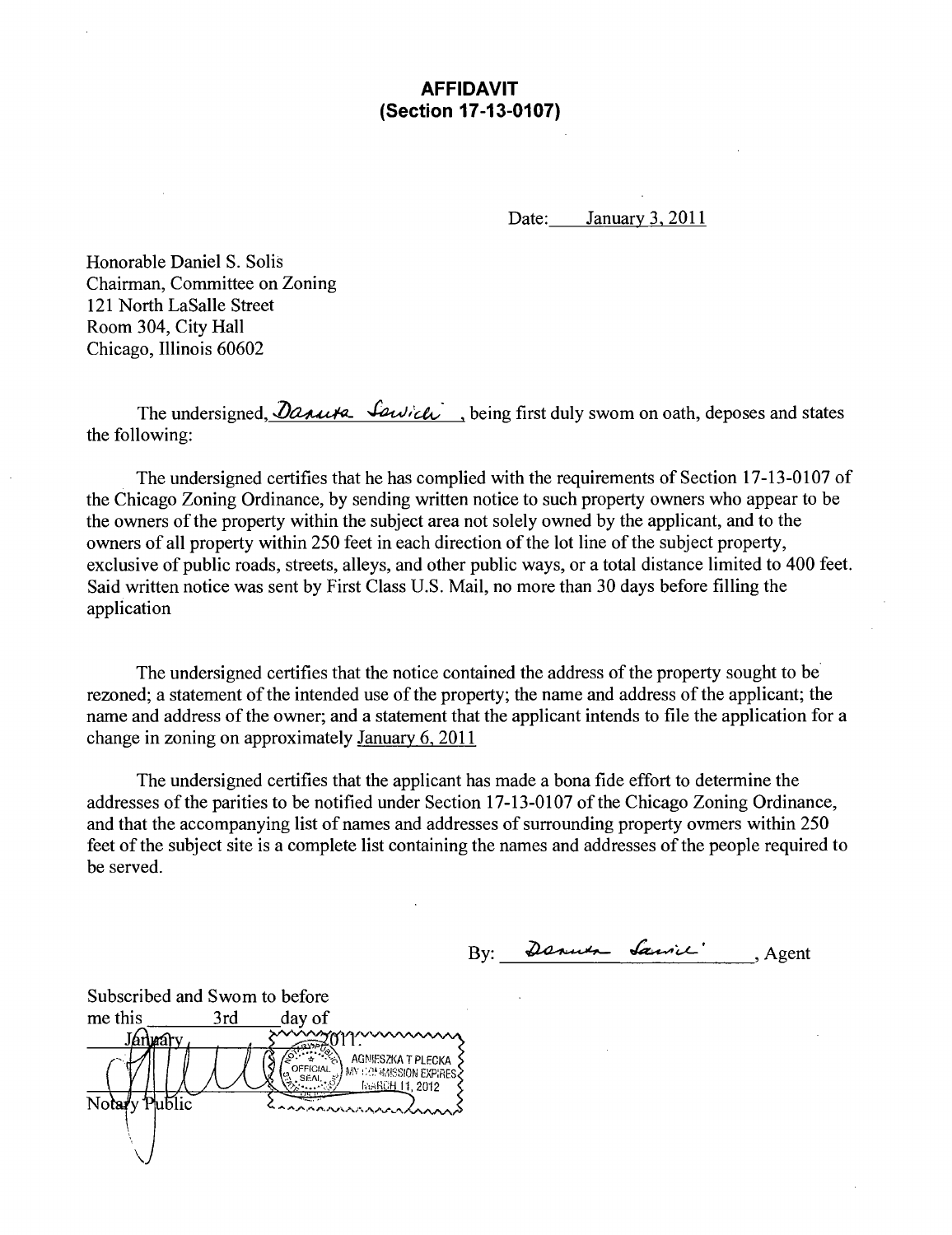## **LAW OFFICES MARK J. KUPIEC & ASSOCIATES**  SUITE 1801 77 WEST WASHINGTON STREET CHICAGO, ILLINOIS 60602

TELEPHONE (312) 541-1878 FACSIMILE (312) 641-1745

December 30, 2010

Re:  $5141-47$  West  $47<sup>th</sup>$  Street Chicago, IL

Dear Property Owner or Resident:

In accordance with the requirements for an Amendment to the Chicago Zoning Ordinance, specifically Section 17-13-0107, please be informed that on or about January 6, 2011 the undersigned will file an Application for a change in zoning from B3-1 Community Shopping District to C2-1 Motor Vehicle-Related Commercial Zoning District on behalf of Zofia and Pawel Bobak for the property located at 5141-47 West  $47<sup>th</sup>$  Street, Chicago, Illinois.

The subject property is currently improved with a motor vehicle repair shop. The Applicants ask to allow a motor vehicle repair shop with body work and painting, also with some outdoor auto sales.

The owner of the subject property is Trapper Enterprises, Inc. I am the Attomey for the Applicant and the contact person for this Application. My address is 77 West Washington Street, Chicago, Illinois, and my telephone number is (312) 541-1878.

Please note that the Applicant is not seeking to rezone or purchase your property. The Applicant is required by law to send this notice because you own property within 250 feet ofthe property to be rezoned.

Sincerely,

Mark J. Kupiec

MJK/ap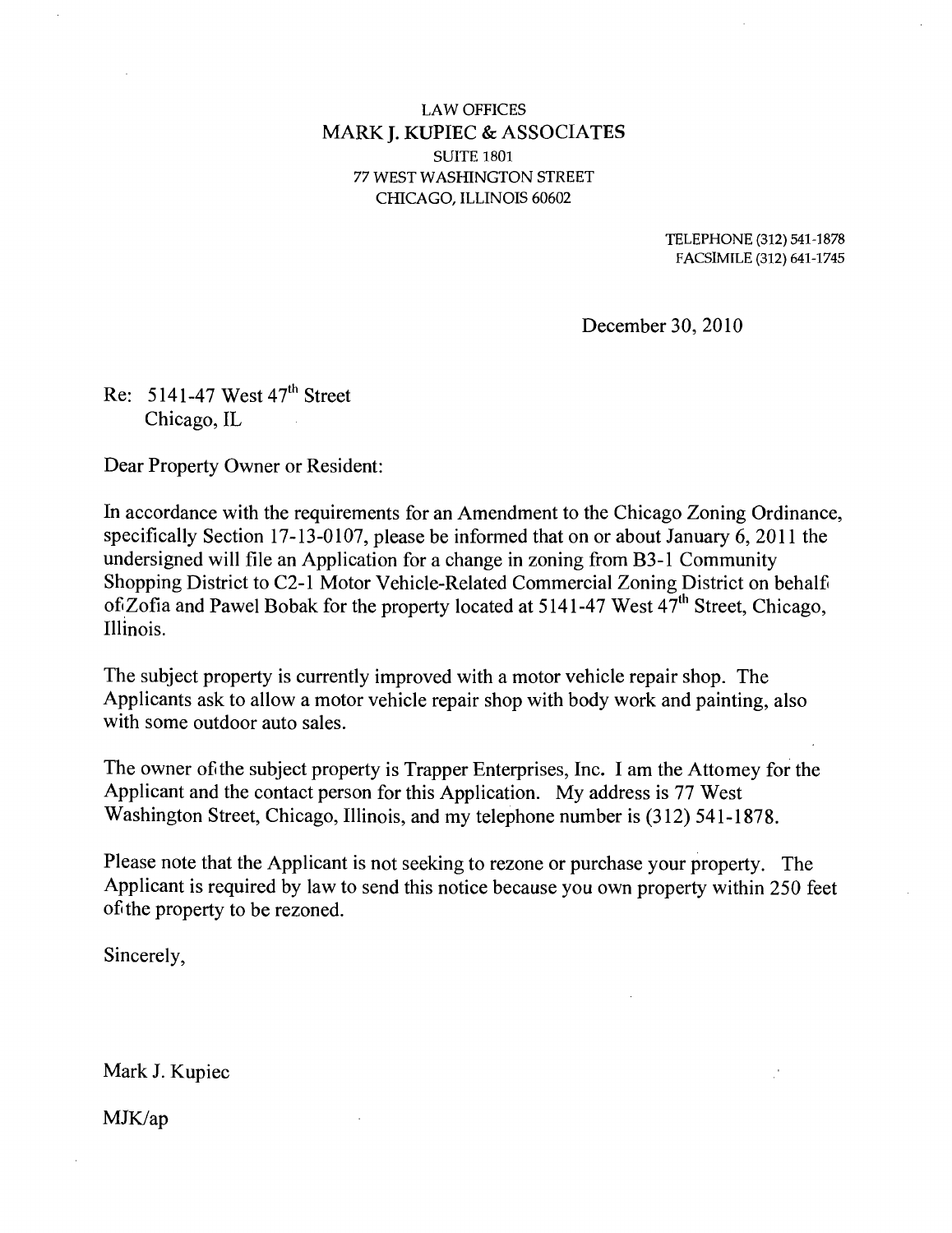## **CITY OF CHICAGO ECONOMIC DISCLOSURE STATEMENT AND AFFIDAVIT**

## **SECTION I -- GENERAL INFORMATION**

A. Legal name of Disclosing Party submitting this EDS. Include d/b/a/ if applicable:

Pawel Bobak and Zofia Bobak

Check ONE of the following three boxes:

Indicate whether Disclosing Party submitting this EDS is:

1. [X] the Applicant

OR

- 2. [ ] a legal entity holding a direct or indirect interest in the Applicant. State the legal name of the Applicant in which Disclosing Party holds an interest: OR
- 3. [ ] a legal entity with a right of control (see Section II.B.L) State the legal name of the entity in which the Disclosing Party holds a right of control:

B. Business address of Disclosing Party: 4955 West 47<sup>th</sup> Street, Chicago IL 60638

C. Telephone: 773-418-0376 Fax: Email: Email: Email:

D. Name of contact person: Pawel Bobak

E. Federal Employer Identification No. (if you have one): N/A

F. Brief description of contract, transaction or other undertaking (referred to below as the" Matter") to which this EDS pertains. (Include project number and location of property, if applicable):

Zoning Change at 5147 West 47<sup>th</sup> Street, Chicago

G. Which City agency or department is requesting this EDS? <u>Zoning Department</u>

If the Matter is a contract being handled by the City's Department of Procurement Services, please complete the following:

Specification  $\#$  N/A and Contract  $\#$  N/A

Ver. 09-01-10 Page 1 of 13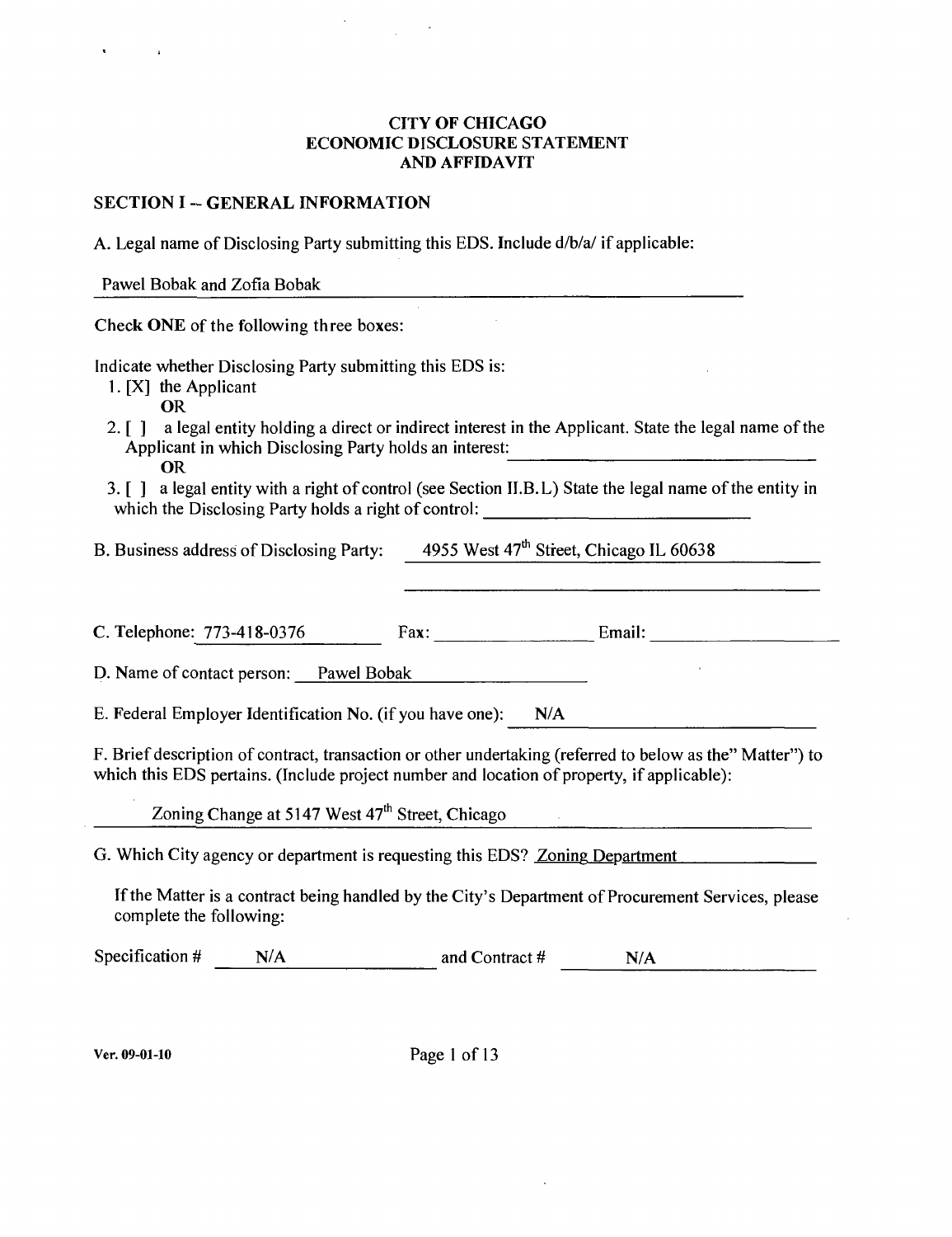## **SECTION II - DISCLOSURE OF OWNERSHIP INTERESTS**

## A. NATURE OF DISCLOSING PARTY

| 1. Indicate the nature of the Disclosing Party: |                                                          |
|-------------------------------------------------|----------------------------------------------------------|
| <b>A</b> Person                                 | [] Limited liability company                             |
| [] Publicly registered business corporation     | [] Limited liability partnership                         |
| [] Privately held business corporation          | [] Joint venture                                         |
| [] Sole proprietorship                          | [] Not-for-profit corporation                            |
| [] General partnership                          | (Is the not-for-profit corporation also a $501(c)(3)$ )? |
| [] Limited partnership                          | [ ] Yes<br>$\bigcap$ No                                  |
| [ ] Trust                                       | [] Other (please specify)                                |
|                                                 |                                                          |

2. For legal entities, the state (or foreign country) of incorporation or organization, if applicable:

N/A

3. For legal entities not organized in the State of Illinois: Has the organization registered to do business in the State of Tllinois as a foreign entity?

 $[ ]$  Yes  $[ ]$  No  $[$   $[$   $]$  No  $[$   $[$   $]$   $]$   $N/A$ 

B. IF THE DISCLOSING PARTY IS A LEGAL ENTITY:

1. List below the full names and titles of all executive officers and all directors ofthe entity. NOTE: For not-for-profit corporations, also list below all members, if any, which are legal entities. If there are no such members, write "no members." For trusts, estates or other similar entities, list below the legal titlehoIder(s).

If the entity is a general partnership, limited partnership, limited liability company, limited liability partnership or joint venture, list below the name and title of each general partner, managing member, manager or any other person or entity that controls the day-to-day management of the Disclosing Party. NOTE: Each legal entity listed below must submit an EDS on its own behalf

| Name |        | Title |  |  |
|------|--------|-------|--|--|
|      | $\sim$ |       |  |  |
| N/A  |        |       |  |  |
|      |        |       |  |  |
|      |        |       |  |  |
|      |        |       |  |  |

2. Please provide the following infonnation conceming each person or entity having a direct or indirect beneficial interest (including ownership) in excess of 7.5% of the Disclosing Party. Examples of such an interest include shares in a corporation, partnership interest in a partnership or joint venture.

Page 2 of 13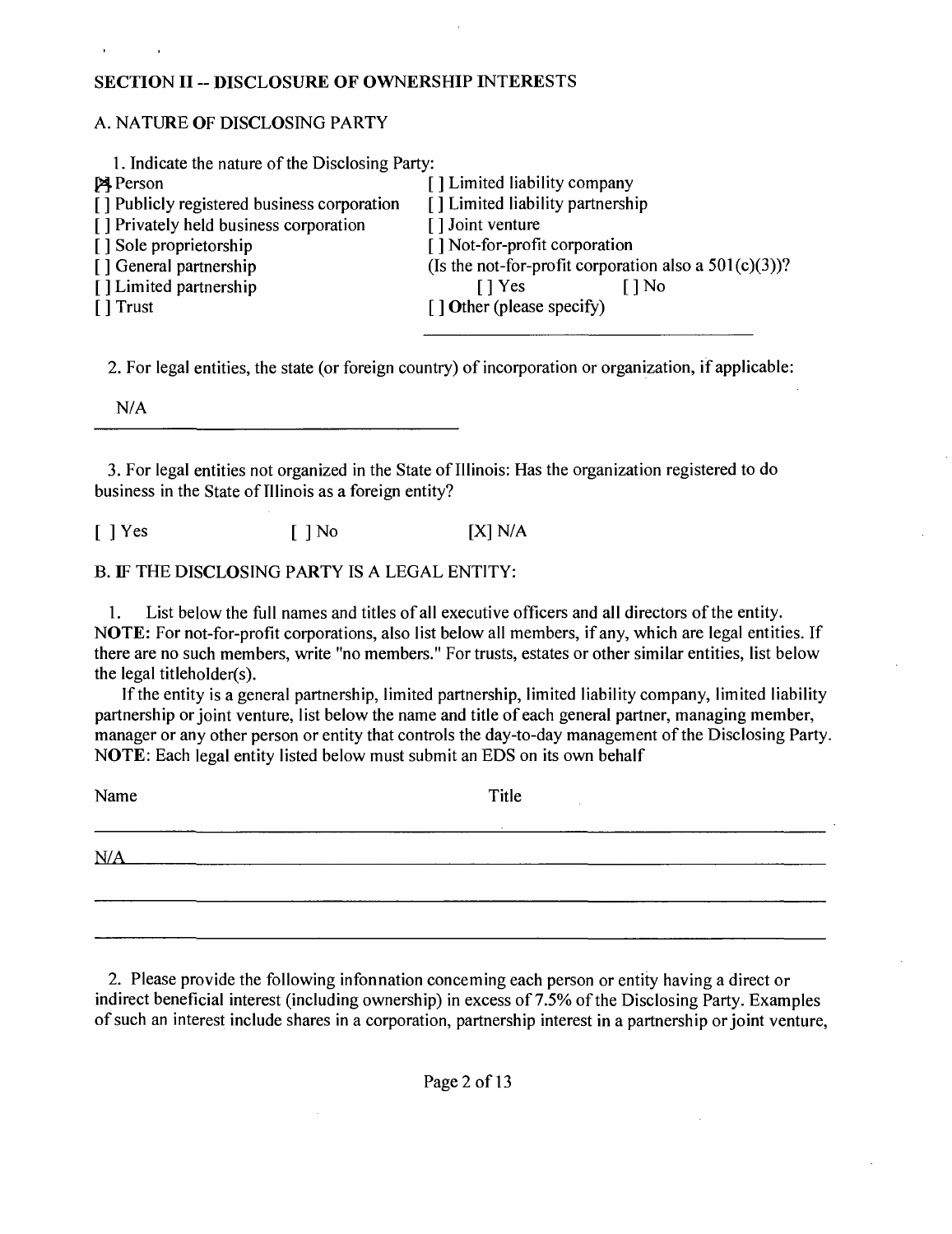interest of a member or manager in a limited liability company, or interest of a beneficiary of a trust, estate or other similar entity. Tf none, state "None." NOTE: Pursuant to Section 2-154-030 of the Municipal Code of Chicago ("Municipal Code"), the City may require any such additional information from any applicant which is reasonably intended to achieve fiill disclosure.

| Name | <b>Business Address</b> | Percentage Interest in the<br><b>Disclosing Party</b> |  |
|------|-------------------------|-------------------------------------------------------|--|
| N/A  | $3 + 0$<br>€            |                                                       |  |
|      |                         |                                                       |  |

#### **SECTION III - - BUSINESS RELATIONSHIPS WITH CITY ELECTED OFFICIALS**

Has the Disclosing Party had a "business relationship," as defined in Chapter 2-156 of the Municipal Code, with any City elected official in the 12 months before the date this EDS is signed?

 $[$  | Yes  $[X]$  No

 $\mathcal{A}$ 

If yes, please identify below the name(s) of such City elected official(s) and describe such relationship(s):

## **SECTION IV - DISCLOSURE OF SUBCONTRACTORS AND OTHER RETAINED PARTIES**

The Disclosing Party must disclose the name and business address of each subcontractor, attomey, lobbyist, accountant, consultant and any other person or entity whom the Disclosing Party has retained or expects to retain in connection with the Matter, as well as the nature of the relationship, and the total amount of the fees paid or estimated to be paid. The Disclosing Party is not required to disclose employees who are paid solely through the Disclosing Party's regular payroll.

"Lobbyist" means any person or entity who undertakes to influence any legislative or administrative action on behalf of any person or entity other than: (1) a not-for-profit entity, on an unpaid basis, or (2) himself. "Lobbyist" also means any person or entity any part of whose duties as an employee of another includes undertaking to infiuence any legislative or administrative action.

Tf the Disclosing Party is uncertain whether a disclosure is required under this Section, the Disclosing Party must either ask the City whether disclosure is required or make the disclosure.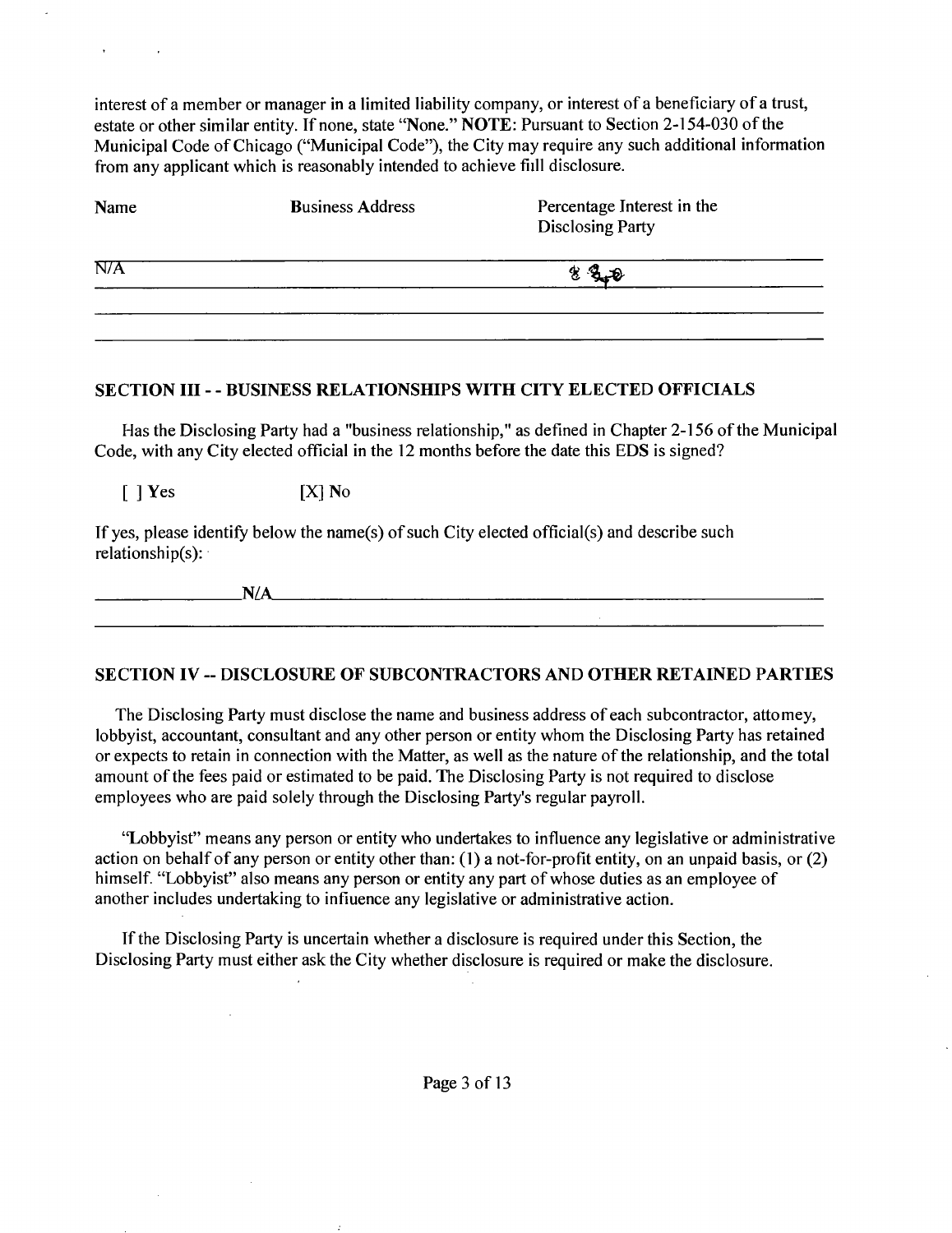Name (indicate whether Business Relationship to Disclosing Party Fees (indicate whether retained or anticipated Address (subcontractor, attorney, paid or estimated.) NOT retained or anticipated Address (subcontractor, attomey, paid or estimated.) NOTE:<br>to be retained) lobbyist, etc.) <br>
<sup>1</sup> lourly rate" or "t.b.d" is to be retained) lobbyist, etc.) "hourly rate" or "t.b.d" is

not an acceptable response.

| Kupiec & Assoc. 77 West Washington St. Ste. 1801, Chicago | Attorneys |                      |
|-----------------------------------------------------------|-----------|----------------------|
| Chicago IL 60602                                          |           | $43,000$ (estimated) |
|                                                           |           |                      |

#### (Add sheets if necessary)

**[ J Check here if the Disclosing party has not retained, nor expects to retain, any such persons or entities.** 

#### **SECTION V - CERTIFICATIONS**

## A. COURT-ORDERED CHILD SUPPORT COMPLIANCE

Under Municipal Code Section 2-92-415, substantial owners of business entities that contract with the City must remain in compliance with their child support obligations throughout the contract's term.

Has any person who directly or indirectly owns 10% or more of the Disclosing Party been declared in arrearage on any child support obligations by any Illinois court of competent jurisdiction?

[ ] Yes [X] No [ ] No person directly or indirectly owns 10% or more of the Disclosing Party.

If "Yes," has the person entered into a court-approved agreement for payment of all support owed and is the person in compliance with that agreement?

 $[$   $]$  Yes  $[$   $]$  No

#### B. FURTHER CERTIFICATIONS

1. Pursuant to Municipal Code Chapter 1 -23, Article I ("Article I") (which the Applicant should consult for defined terms (e.g., "doing business") and legal requirements), if the Disclosing Party Submitting this EDS is the Applicant and is doing business with the City, then the Disclosing Party Certified as follows: (i) neither the Applicant nor any controlling person is currently indicted or charged With, or has admitted guilt of, or has ever been convicted of, or placed under supervision for, any criminal offense involving actual, attempted, or conspiracy to commit bribery, theft, fraud, forgery, perjury, dishonesty, or deceit against an officer or employee of the City or any sister agency; and (ii) the Applicant understands and acknowledges that compliance with Article 1 is a continuing requirement for doing business with the City. NOTE: Tf Article I applies to the Applicant, the permanent compliance timeframe in Article I supersedes some five-year compliance timeframes in certifications 2 and 3 below.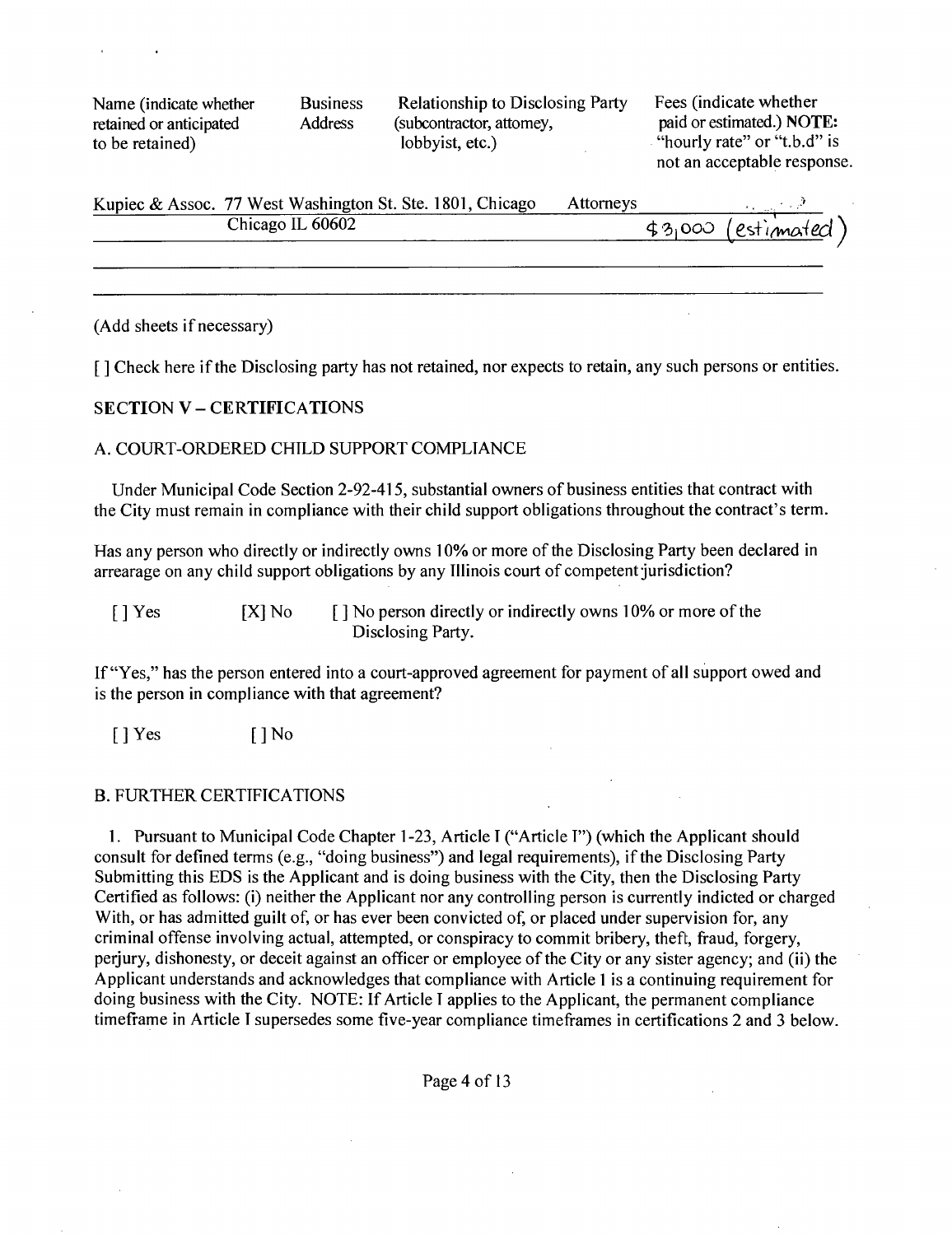- 2. The Disclosing Party and, if the Disclosing Party is a legal entity, all of those persons or entities identified in Section II.B.1. of this EDS:
	- a. are not presently debarred, suspended, proposed for debament, declared ineligible or voluntarily excluded from any transactions by any federal, state or local unit of government;
	- b. have not, within a five-year period preceding the date of this EDS, been convicted of a criminal offense, adjudged guilty, or had a civil judgment rendered against them in connection with: obtaining, attempting to obtain, or performing a public (federal, state or local) transaction or contract under a public transaction; a violation of federal or state antitrust statutes; fraud; embezzlement; theft; forgery; bribery; falsification; or destruction of records; making false statements; or receiving stolen property;
	- c. are not presently indicted for or criminally or civilly charged by, a govemmental entity (federal, state or local) with committing any of the offenses set forth in clause B.2.b. of this Section V;
	- d. have not, within a five-year period preceding the date of this EDS, had one or more public transactions (federal, state or local) terminated for cause or default; and
	- e. have not, within a five-year period preceding the date of this EDS, been convicted, adjudged guilty, or found liable in a civil proceeding, or in any criminal or civil action, including actions conceming environmental violations, instituted by the City or by the federal govemment, any state, or any other unit of local government.
- 3. The certifications in subparts 3, 4 and 5 concern:
- the Disclosing Party;

any "Contractor" (meaning any contractor or subcontractor used by the Disclosing Party in Connection with the Matter, including but not limited to all persons or legal entities disclosed under Section TV, "Disclosure of Subcontractors and Other Retained Parties");

any "Affiliated Entity" (meaning a person or entity that, directly or indirectly: controls the Disclosing Party, is controlled by the Disclosing Party, or is, with the Disclosing Party, under common control of another person or entity. Indicia of control include, without limitation: interlocking management or ovmership; identity of interests among family members, shared facilities and equipment; common use of employees; or organization of a business entity following the ineligibility of a business entity to do business with federal or state or local govemment, including the City, using substantially the same management, ownership, or principals as the ineligible entity); with respect to Contractors, the term Affiliated Entity means a person or entity that directly or indirectly controls the Contractor, is controlled by it, or, with the Contractor, is under common control of another person or entity;

any responsible official of the Disclosing Party, any Contractor or any Affiliated Entity or any other official, agent or employee of the Disclosing Party, any Contractor or any Affiliated Entity, acting pursuant to the direction or authorization of a responsible official of the Disclosing Party, any Contractor or any Affiliated Entity (collectively "Agents").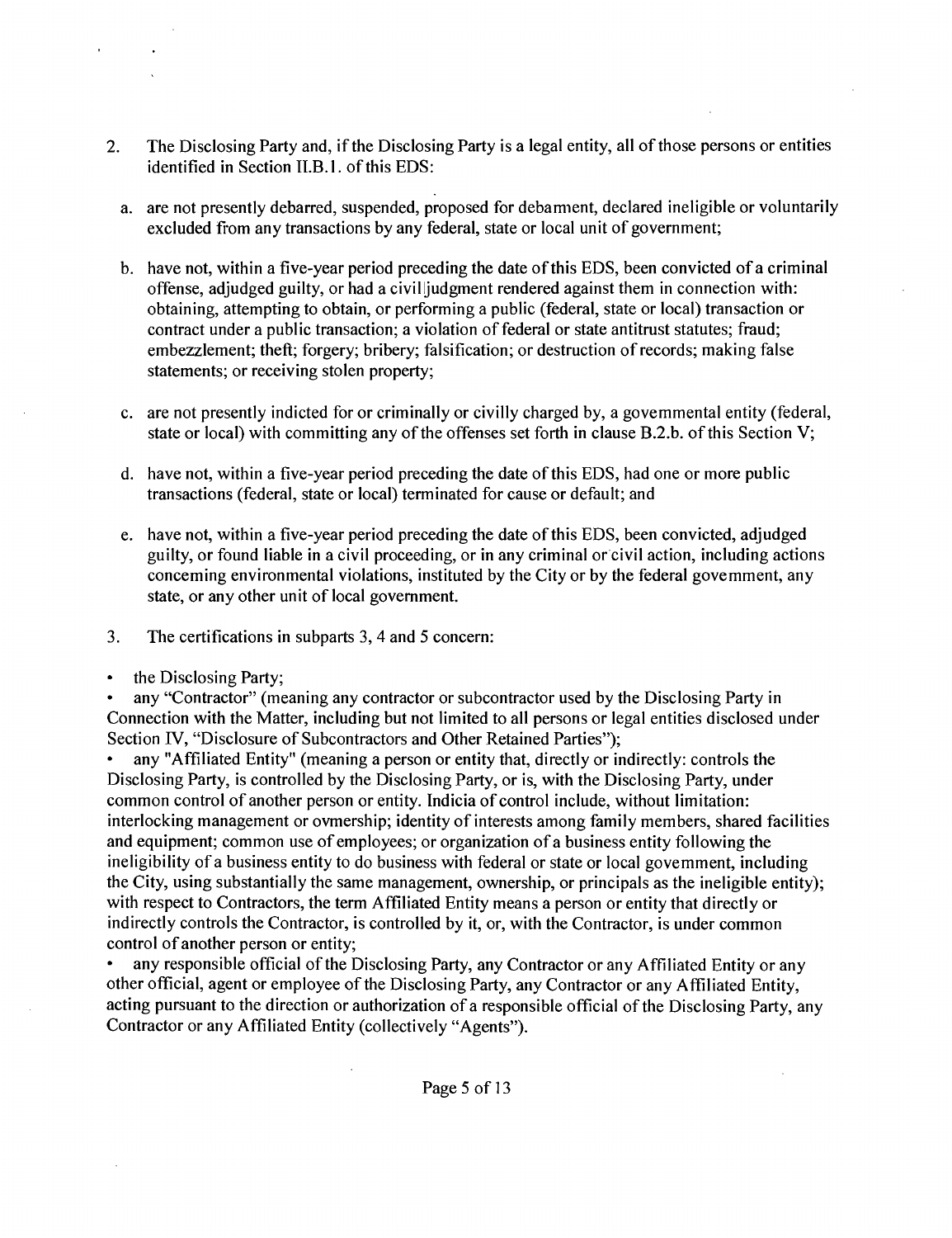Neither the Disclosing Party, nor any Contractor, nor any Affiliated Entity of either the Disclosing Party or any Contractor nor any Agents have, during the five years before the date this EDS is signed, or, with respect to a Contractor, an Affiliated Entity, or an Affiliated Entity of a Contractor during the five years before the date of such Contractor's or Affiliated Entity's contract or engagement in connection with the Matter:

**Contract Contract** 

- a. bribed or attempted to bribe, or been convicted or adjudged guilty of bribery or attempting to bribe, a public officer or employee of the City, the State of Illinois, or any agency of the federal govemment or of any state or local govemment in the United States of America, in that officer's or employee's official capacity;
- b. agreed or colluded with other bidders or prospective bidders, or been a party to any such agreement, or been convicted or adjudged guilty of agreement or collusion among bidders or prospective bidders, in restraint of freedom of competition by agreement to bid a fixed price or otherwise; or
- c. made an admission of such conduct described in a. or b. above that is a matter of record, but have not been prosecuted for such conduct; or
- d. violated the provisions of Municipal Code Section 2-92-610 (Living Wage Ordinance).

4. Neither the Disclosing Party, Affiliated Entity or Contractor, or any of their employees, officials, agents or partners, is barred from contracting with any unit of state or local govemment as a result of engaging in or being convicted of (1) bid-rigging in violation of 720 ILCS 5/33E-3; (2) bid-rotating in violation of 720 IECS 5/33E-4; or (3) any similar offense of any state or of the United States of America that contains the same elements as the offense of bid-rigging or bid-rotating.

5. Neither the Disclosing Party nor any Affiliated Entity is listed on any of the following lists maintained by the Office of Foreign Assets Control of the U.S. Department of the Treasury or the Bureau of Industry and Security of the U.S. Department of Commerce or their successors: the Specially Designated Nationals List, the Denied Persons List, the Unverified List, the Entity List and the Debarred List.

6. The Disclosing Party understands and shall comply with (1) the applicable requirements of Chapters 2-55 (Legislative Inspector General), 2-56 (Inspector General) and 2-156 (Govemmental Ethics) of the Municipal Code.

 $\sim$ 

7. Tf the Disclosing Party is unable to certify to any ofthe above statements in this Part B (Further Certifications), the Disclosing Party must explain below: N/A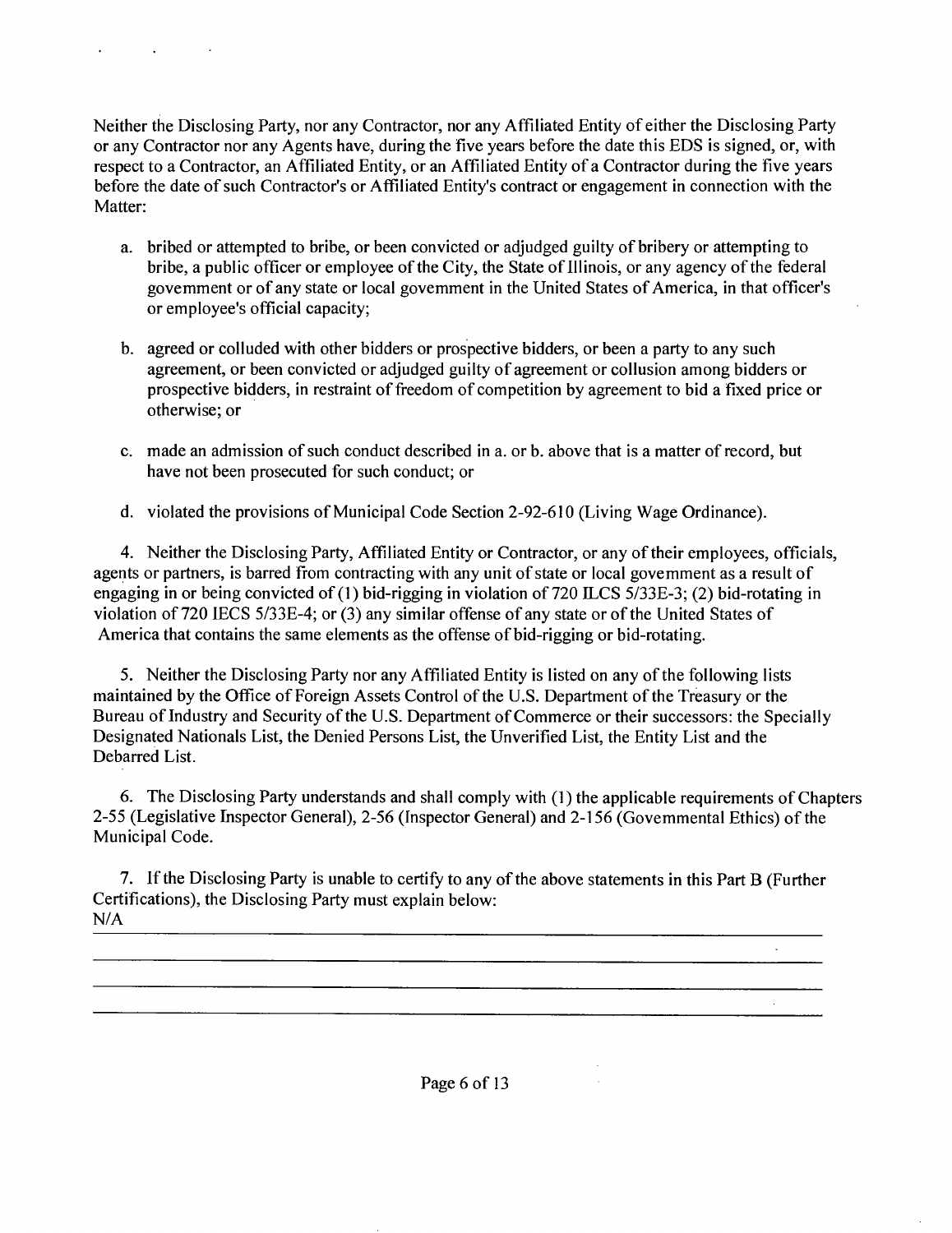If the letters "NA," the word "None," or no response appears on the lines above, it will be conclusively presumed that the Disclosing Party certified to the above statements.

C. CERTIFICATION OF STATUS AS FINANCIAL INSTITUTION

1. The Disclosing Party certifies that the Disclosing Party (check one)

 $\begin{bmatrix} \end{bmatrix}$  is  $\begin{bmatrix} \end{bmatrix}$  is not

a "financial institution" as defined in Section 2-32-455(b) of the Municipal Code.

2. If the Disclosing Party IS a financial institution, then the Disclosing Party pledges:

"We are not and will not become a predatory lender as defined in Chapter 2-32 of the Municipal Code. We further pledge that none of our affiliates is, and none of them will become, a predatory lender as defined in Chapter 2-32 of the Municipal Code. We understand that becoming a predatory lender or becoming an affiliate of a predatory lender may result in the loss of the privilege of doing business with the City."

If the Disclosing Party is unable to make this pledge because it or any of its affiliates (as defined in Section 2-32-455(b) of the Municipal Code) is a predatory lender within the meaning of Chapter 2-32 of the Municipal Code, explain here (attach additional pages if necessary): N/A

If the letters "NA," the word "None," or no response appears on the lines above, it will be conclusively presumed that the Disclosing Party certified to the above statements.

## D. CERTIFICATION REGARDING INTEREST IN CITY BUSINESS

Any words or terms that are defined in Chapter 2-156 of the Municipal Code have the same meanings when used in this Part D.

1. Tn accordance with Section 2-156-1 TO of the Municipal Code: Does any official or employee ofthe City have a financial interest in his or her own name or in the name of any other person or entity in the Matter?

 $[$  ] Yes  $[X]$  No

NOTE: If you checked "Yes" to Item D.L, proceed to Items D.2. and D.3. If you checked "No" to Item D.L, proceed to Part E.

Page 7 of 13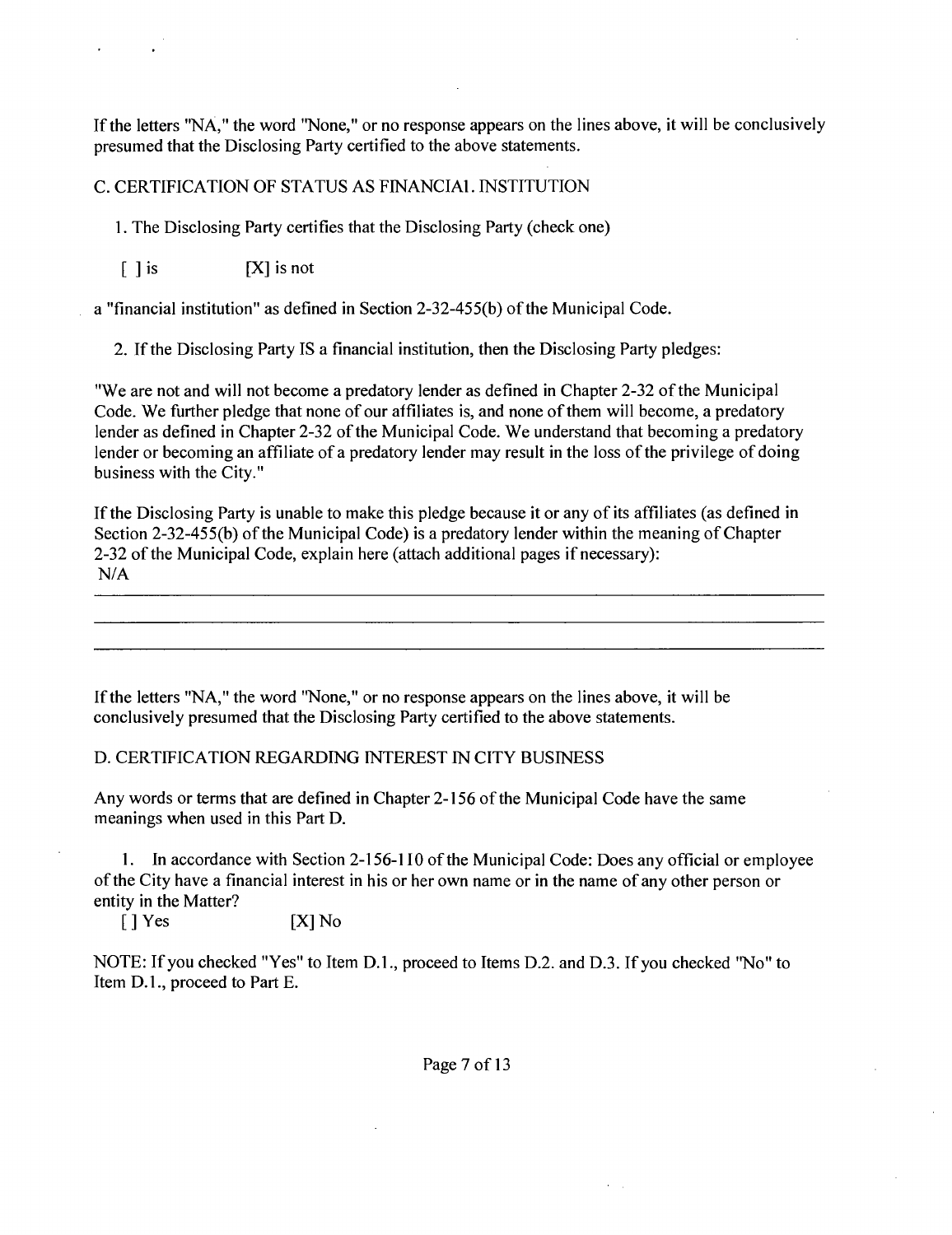2. Unless sold pursuant to a process of competitive bidding, or otherwise permitted, no City elected official or employee shall have a financial interest in his or her own name or in the name of any other person or entity in the purchase of any property that (i) belongs to the City, or (ii) is sold for taxes or assessments, or (iii) is sold by virtue of iegal process at the suit of the City (collectively, "City Property Sale"). Compensation for property taken pursuant to the City's eminent domain power does not constitute a financial interest within the meaning of this Part D.

Does the Matter involve a City Property Sale?

 $[ ]$  Yes  $[ X ]$  No

3. If you checked "Yes" to Item D.L, provide the names and business addresses of the City officials or employees having such interest and identify the nature of such interest:

| Name | <b>Business Address</b> | Nature of Interest |
|------|-------------------------|--------------------|
|      |                         |                    |
|      |                         |                    |
|      |                         |                    |
|      |                         |                    |

4. The Disclosing Party further certifies that no prohibited financial interest in the Matter will be acquired by any City official or employee.

## E. CERTIFICATION REGARDING SLAVERY ERA BUSINESS

Please check either 1. or 2. below. If the Disclosing Party checks 2., the Disclosing Party must disclose below or in an attachment to this EDS all information required by paragraph 2. Failure to comply with these disclosure requirements may make any contract entered into with the City in connection with the Matter voidable by the City

X 1. The Disclosing Party verifies that the Disclosing Party has searched any and all records of the Disclosing Party and any and all predecessor entities regarding records of investments or profits from slavery, or slaveholder insurance policies during the slavery era (including insurance policies issued to slaveholders that provided coverage for damage to or injury or death of their slaves), and the Disclosing Party has found no such records.

2. The Disclosing Party verifies that, as a result of conducting the search in step 1 above, the Disclosing Party has found records of investments or profits from slavery or slaveholder insurance policies. The Disclosing Party verifies that the following constitutes full disclosure of all such records, including the names of any and all slaves or slaveholders described in those records: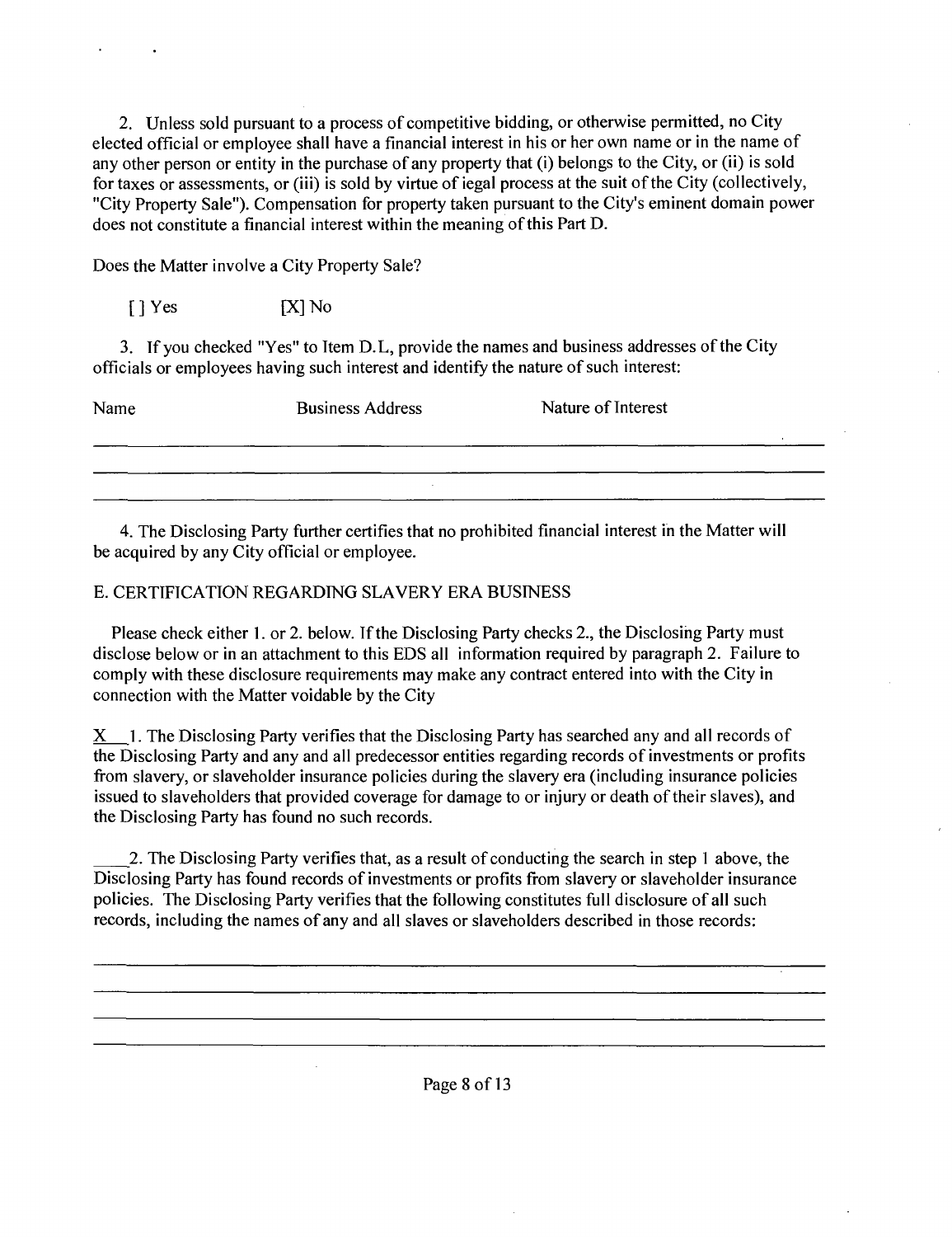## **SECTION VT - - CERTIFICATIONS FOR FEDERALLY FUNDED MATTERS**

NOTE: If the Matter is federally funded, complete this Section VI. If the Matter is not federally funded, proceed to Section VII. For purposes of this Section VI, tax credits allocated by the City and proceeds of debt obligations of the City are not federal fiinding.

## A. CERTIFICATION REGARDING LOBBYING

1. List below the names of all persons or entities registered under the federal Lobbying Disclosure Act of 1995 who have made lobbying contacts on behalf of the Disclosing Party with respect to the Matter: (Add sheets if necessary):

(If no explanation appears or begins on the lines above, or if the letters "NA" or if the word "None" appear, it will be conclusively presumed that the Disclosing Party means that NO persons or entities registered under the Lobbying Disclosure Act of 1995 have made lobbying contacts on behalf of the Disclosing Party with respect to the Matter.)

2. The Disclosing Party has not spent and will not expend any federally appropriated funds to pay any person or entity listed in Paragraph A.l . above for his or her lobbying activities or to pay any person or entity to influence or attempt to influence an officer or employee of any agency, as defined by applicable federal law, a member of Congress, an officer or employee of Congress, or an employee of a member of Congress, in connection with the award of any federally funded contract, making any federally fiinded grant or loan, entering into any cooperative agreement, or to extend, continue, renew, amend, or modify any federally fiinded contract, grant, loan, or cooperative agreement.

3. The Disclosing Party will submit an updated certification at the end of each calendar quarter in which there occurs any event that materially affects the accuracy of the statements and information set forth in paragraphs A.1. and A.2. above.

4. The Disclosing Party certifies that either: (i) it is not an organization described in section  $501(c)(4)$  of the Internal Revenue Code of 1986; or (ii) it is an organization described in section  $501(c)(4)$  of the Internal Revenue Code of 1986 but has not engaged and will not engage in "Lobbying" Activities".

5. If the Disclosing Party is the Applicant, the Disclosing Party must obtain certifications equal in form and substance to paragraphs A.L through A.4. above from all subcontractors before it awards any subcontract and the Disclosing Party must maintain all such subcontractors' certifications for the duration of the Matter and must make such certifications promptly available to the City upon request.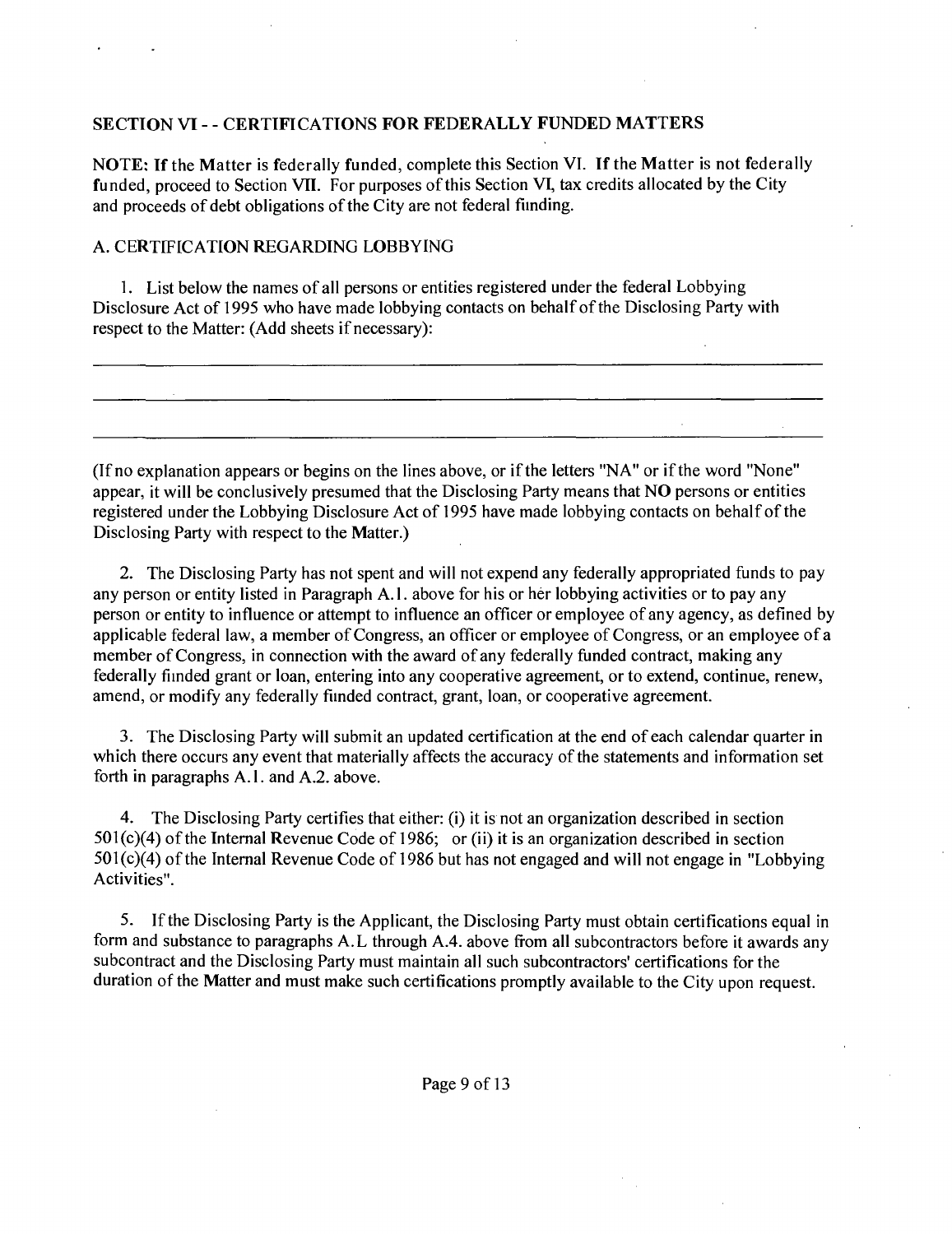## B. CERTIFICATION REGARDING EQUAL EMPLOYMENT OPPORTUNITY

If the Matter is federally fiinded, federal regulations require the Applicant and all proposed subcontractors to submit the following information with their bids or in writing at the outset of negotiations.

Ts the Disclosing Party the Applicant?

[ ] Yes [ ] No

If "Yes," answer the three questions below:

1. Have you developed and do you have on file affirmative action programs pursuant to applicable federal regulations? (See 41 CFR Part 60-2.)

[ ] Yes [ ] No

2. Have you filed with the Joint Reporting Committee, the Director of the Office of Federal Contract Compliance Programs, or the Equal Employment Opportunity Commission all reports due under the applicable filing requirements?

 $[ ]$  Yes  $[ ]$  No

3. Have you participated in any previous contracts or subcontracts subject to the equal opportunity clause?

 $[$  | Yes  $[$  | No

If you checked "No" to question 1. or 2. above, please provide an explanation:

## **SECTION VII - - ACKNOWLEDGMENTS, CONTRACT INCORPORATION, COMPLIANCE, PENALTIES, DISCLOSURE**

The Disclosing Party understands and agrees that:

A. The certifications, disclosures, and acknowledgments contained in this EDS will become part of any Contract or other agreement between the Applicant and the City in connection with the Matte, whether Procurement, City assistance, or other City action, and are material inducements to the City's execution of any contract or taking other action with respect to the Matter. The Disclosing Party understands that it must comply with all statutes, ordinances, and regulations on which this EDS is based.

B. The City's Govemmental Ethics and Campaign Financing Ordinances, Chapters 2-156 and 2-164 of the Municipal Code, impose certain duties and obligations on persons or entities seeking City contracts, work, business, or transactions. The full text of these ordinances and a training program is available on line at www.cityofchicago.org/Ethics, and may also be obtained from the City's Board of Ethics, 740 N.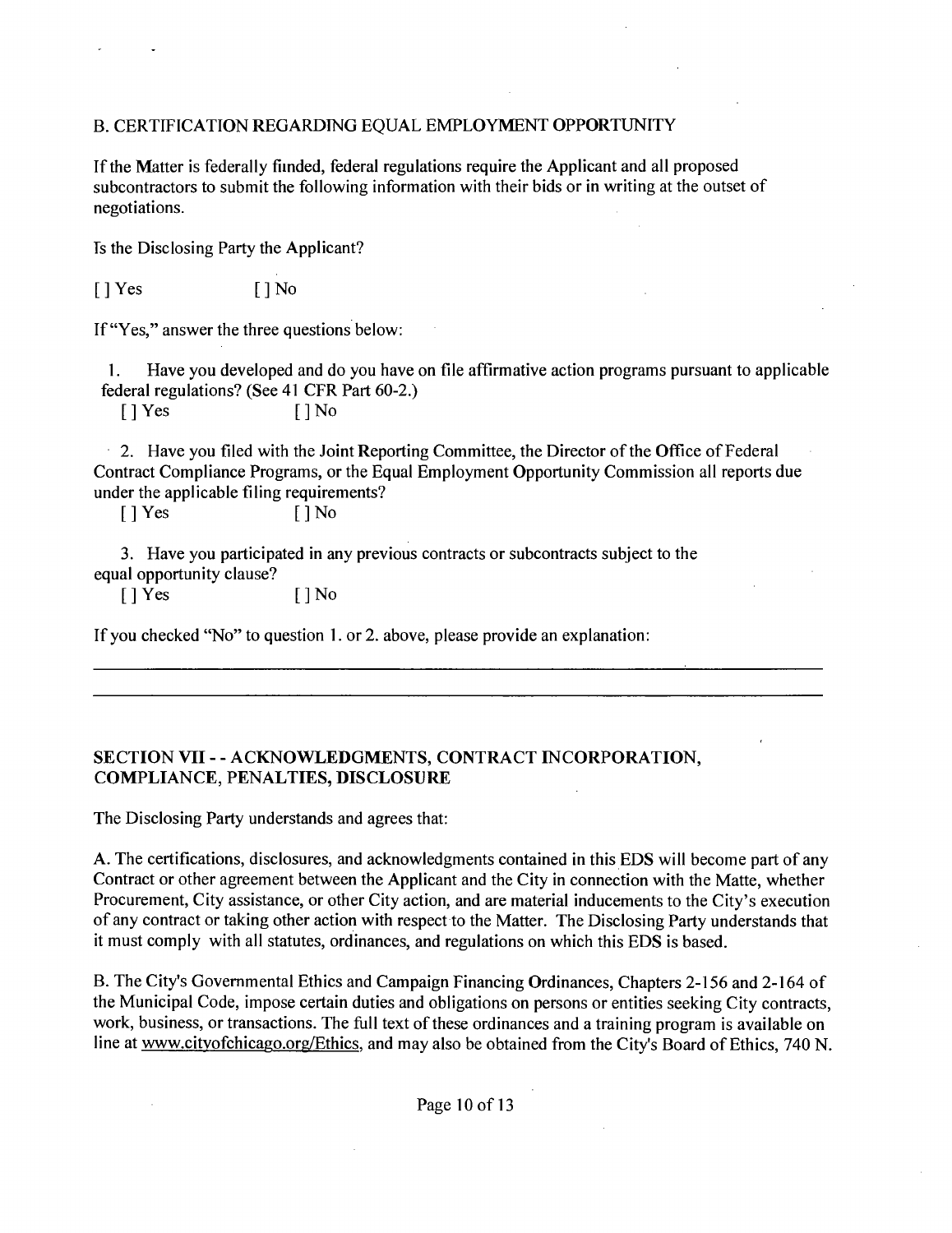Sedgwick St., Suite 500, Chicago, IL 60610, (312) 744-9660. The Disclosing Party must comply fully with the applicable ordinances.

C. If the City determines that any information provided in this EDS is false, incomplete or inaccurate, any contract or other agreement in connection with which it is submitted may be rescinded or be void or voidable, and the City may pursue any remedies under the contract or agreement (if not rescinded or void), at law, or in equity, including terminating the Disclosing Party's participation in the Matter and/or declining to allow the Disclosing Party to participate in other transactions with the City. Remedies at law for a false statement of material fact may include incarceration and an award to the City of treble damages.

D. It is the City's policy to make this document available to the public on its Internet site and/or upon request. Some or all of the information provided on this EDS and any attachments to this EDS may be made available to the public on the Internet, in response to a Freedom of Information Act request, or otherwise. By completing and signing this EDS, the Disclosing Party waives and releases any possible rights or claims which it may have against the City in connection with the public release of information contained in this EDS and also authorizes the City to verify the accuracy of any infonnation submitted in this EDS.

E. The information provided in this EDS must be kept current. In the event of changes, the Disclosing Party must supplement this EDS up to the time the City takes action on the Matter. If the Matter is a contract being handled by the City's Department of Procurement Services, the Disclosing Party must update this EDS as the contract requires. NOTE: With respect to Matters subject to Article I of Chapter 1-23 of the Municipal Code (imposing PERMANENT INELIGIBILITY for certain specified Offenses), the infomiation provided herein regarding eligibility must be kept current for a longer period, As required by Chapter 1-23 and Section 2-154-020 of the Municipal Code.

The Disclosing Party represents and warrants that:

F.1. The Disclosing Party is not delinquent in the payment of any tax administered by the Illinois Department of Revenue, nor are the Disclosing Party or its Affiliated Entities delinquent in paying any fine, fee, tax or other charge owed to the City. This includes, but is not limited to, all water charges, sewer charges, license fees, parking tickets, property taxes or sales taxes.

F.2. If the Disclosing Party is the Applicant, the Disclosing Party and its Affiliated Entities will not use, nor permit their subcontractors to use, any facility listed by the U.S. E.P.A. on the federal Excluded Parties List System ("EPLS") maintained by the U.S. General Services Administration.

F.3. If the Disclosing Party is the Applicant, the Disclosing Party will obtain from any contractors/subcontractors hired or to be hired in connection with the Matter certifications equal in form and substance to those in F.l. and F.2. above and will not, without the prior written consent of the City, use any such contractor/subcontractor that does not provide such certifications or that the Disclosing Party has reason to believe has not provided or cannot provide truthful certifications.

Page 11 of 13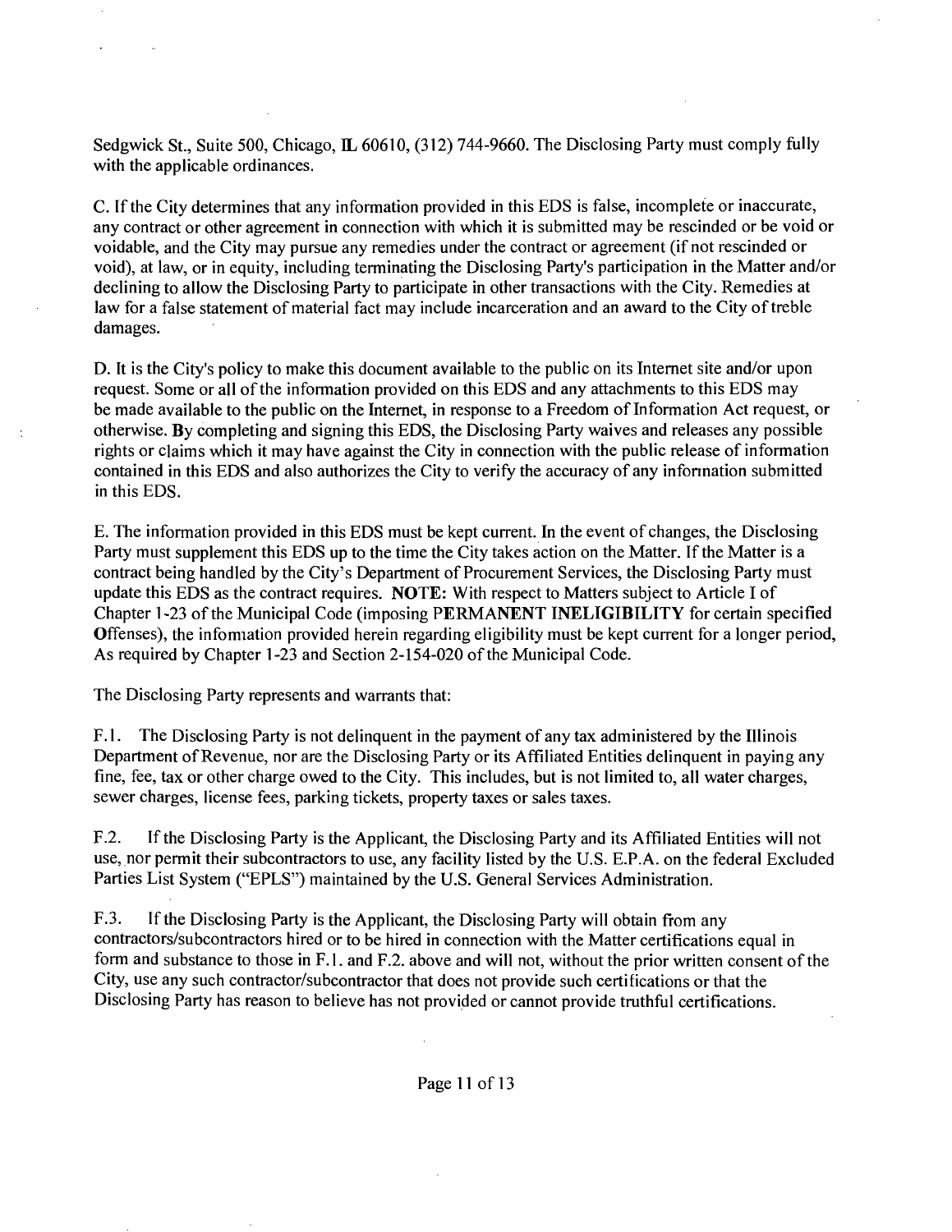NOTE: If the Disclosing Party cannot certify as to any of the items in F.1., F.2. or F.3. above, an explanatory statement must be attached to this EDS.

## **CERTIFICATION**

Under penalty of perjury, the person signing below: (1) warrants that he/she is authorized to execute this EDS and Appendix A (if applicable) on behalf of the Disclosing Party, and (2) warrants that all certifications and statements contained in this EDS and Appendix A (if applicable) are true, accurate and complete as of the date furnished to the City.

Pawel Bobak and Zofia Bobak

(Print or type name of Disclosing Party)

Bo bak By: (Sign here)

Pawel Bobak

(Print or type name of person signing)

Applicant

(Print or type titie of person signing)

Signed and sworn to before me on (date)  $\left|2\right/\frac{1}{2}\Theta$   $\left|$  10 (state). at County Notary Pitblic right Notary Pitblic (Notary Pitcher Contraction Expire **INV COMMISSION EXPIRES** MARCH 11, 2012  $31112$ Commission expires: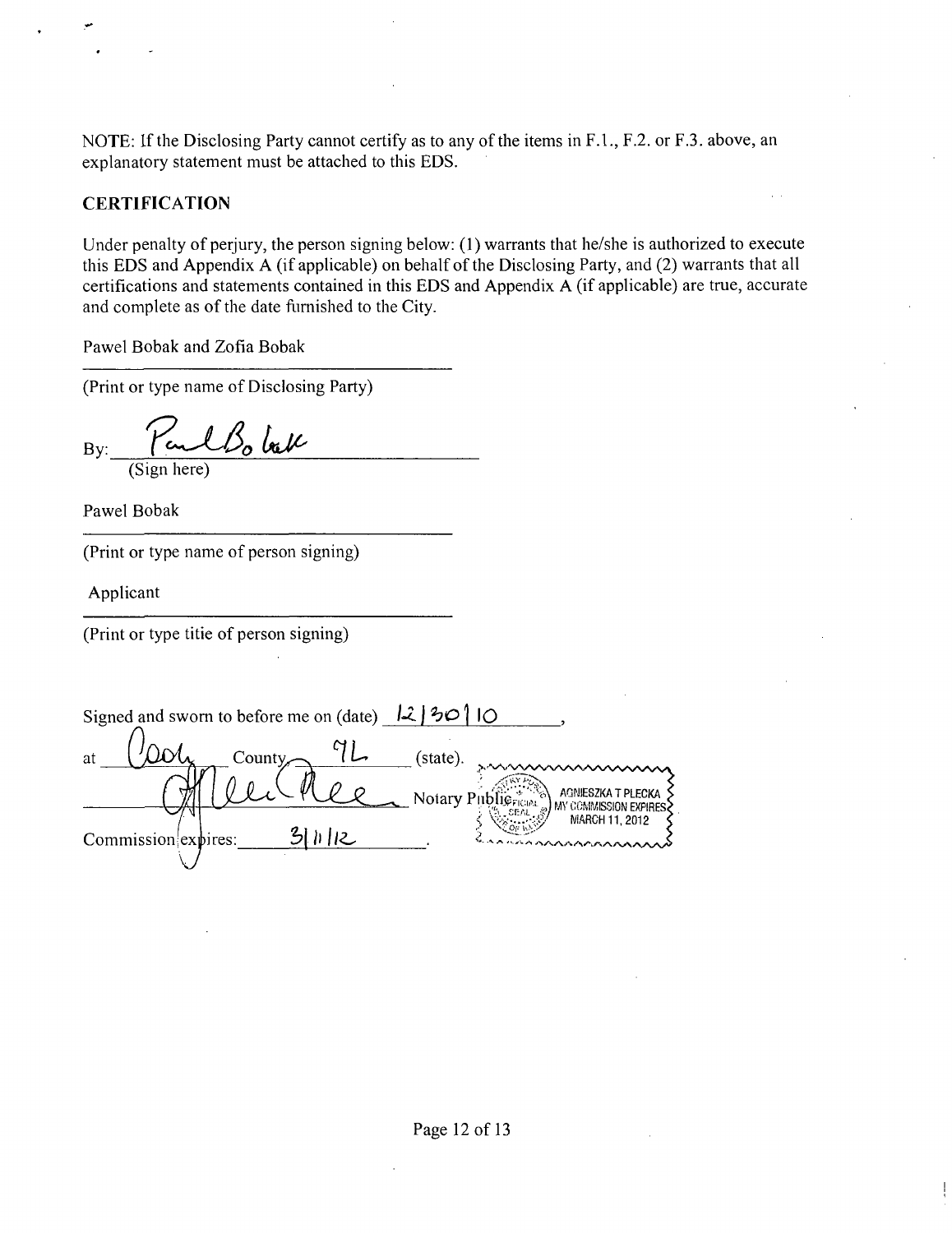## **CITY OF CHICAGO ECEONOMIC DISCLOSURE STATEMENT AND AFFIDAVIT APPENDIX A**

#### **FAMILIAL RELATIONSHPS WITH ELETED CITY OFFICIALS AND DEPARTMENT HEADS**

### **This Appendix is to be completed only by (a) the Applicant, and (b) any legal entity which has a direct ownership interest in the Applicant exceeding 7.5 percent. It is not to be completed by any legal entity which has only an indirect ownership interest in the Applicant.**

Under Municipal Code Section 2-154-015, the Disclosing Party must disclose whether such Disclosing Party or any "Applicable Party" or any Spouse or Domestic Partner thereof currently has a "familial relationship" with any elected city official or department head. A "familial relationship" exists if, as of the date this EDS is signed, the Disclosing Party or any "Applicable Party" or any Spouse or Domestic Partner thereof is related to the mayor, any alderman, the city clerk, the city treasurer or any city department head as spouse or domestic parmer or as any of the following , whether by blood or adoption: parent, child, brother or sister, aunt or uncle, niece or nephew, grandparent, grandchild, father-in-law, mother-in-law, son-in-law, daughter-in-law, stepfather or stepmother, stepson or stepdaughter, stepbrother or stepsister or half-brother or half-sister.

"Applicable Party" means (1) all executive officers of the Disclosing Party listed in Section ILB.l.a., if the Disclosing Party is a corporation; all partners of the Disclosing Party, if the Disclosing Party is a general partnership; all general partners and limited partners of the Disclosing Party, if the Disclosing Party is a limited partnership; all managers, managing members and members of the Disclosing Party, if the Disclosing Party is a limited liability company; (2) all principal officers of the Disclosing Party; and (3) any person having more than a 7.5 percent ownership interest in the Disclosing Party. "Principal officers" means the president, cliief operating officer, executive director, chief financial officer, treasurer or secretary of a legal entity or any person exercising similar authority.

Does the Disclosing Party or any "Applicable Party" or any Spouse or Domestic Partner thereof currently have a "familial relationship" with an elected city official or department head?

 $\begin{bmatrix} \end{bmatrix}$  Yes  $\begin{bmatrix} x \end{bmatrix}$  No

 $\sim 10^{-1}$ 

If yes, please identify below (1) the name and title of such person, (2) the name of the legal entity to which such person is connected; (3) the name and titie of the elected city official or department head to whom such person has a familial relationship, and (4) the precise nature of such familial relationship.

Page 13 of 13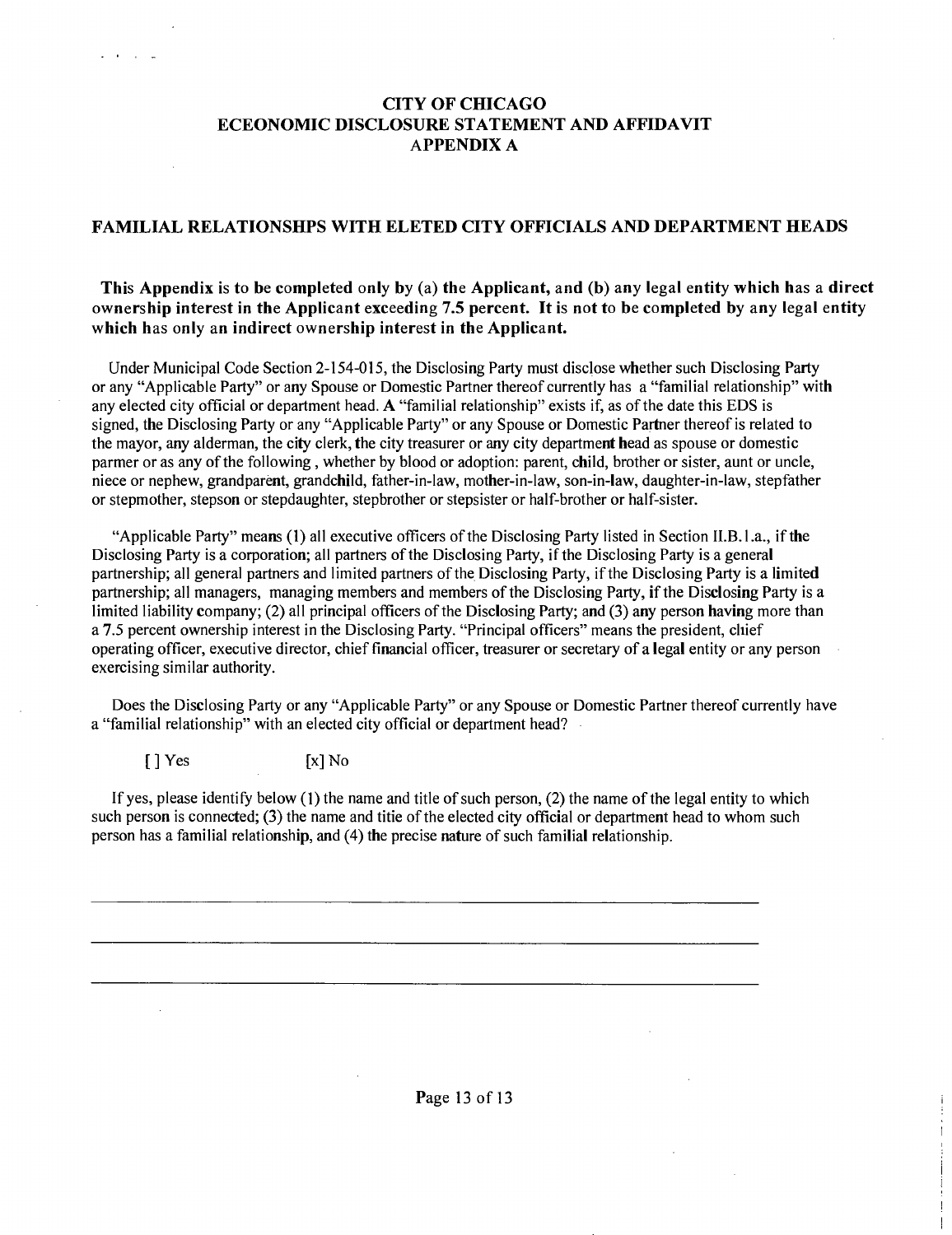City of Chicago Department of Zoning - Room 905 121 North LaSalle Street Chicago, Illinois 60602

Re: 5147 West 47<sup>th</sup> Street Avenue Chicago, IL

Dear Sir or Madam:

The undersigned are the duly elected officers of Trapper Enterprises, Inc. who is the legal title holder of the above property. Please be advised that Pawel and Zofia Bobak are herby authorized to file and process an Application for Zoning Change and an application for any other zoning relief required in order to allow a motor vehicle repair shop with outdoor car sales at the above address.

Trapper Enterprises, Inc. **Signature** 囗 Printed Name Title ALLOLUL AVE  $8211$ 

Address<br>WILLOWBROOK IL  $60527$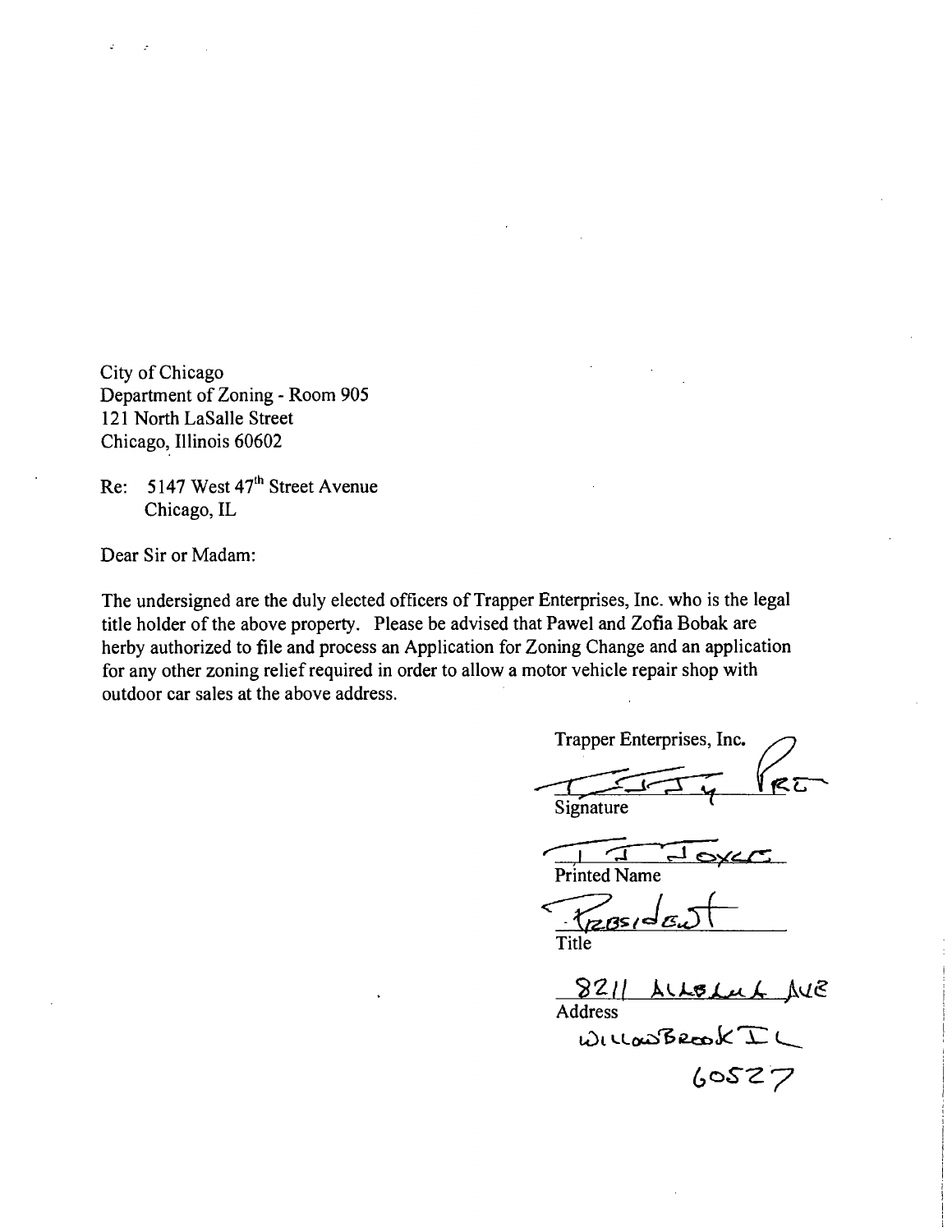#### CITY OF CHICAGO ECONOMIC DISCLOSURE STATEMENT AND AFFIDAVIT

#### SECTION I -- GENERAL INFORMATION

A. Legal name of Disclosing Party submitting this EDS. Include d/b/a/ if applicable:

Trapper Enterprises, Inc.

Check ONE of the following three boxes:

Indicate whether Disclosing Party submitting this EDS is:

- 1. [XJ the Applicant
- **OR**
- 2. [ ] a legal entity holding a direct or indirect interest in the Applicant. State the legal name of the Applicant in which Disclosing Party holds an interest: OR
- 3. [ ] a legal entity with a right of control (see Section II.B.L) State the legal name of the entity in which the Disclosing Party holds a right of control:

| $6530$ S Loral<br>B. Business address of Disclosing Party:<br>Av c<br>$PLTL$ 60632<br>Bad Ford T                                                                                                        |  |
|---------------------------------------------------------------------------------------------------------------------------------------------------------------------------------------------------------|--|
| C. Telephone: 773 925-562L Fax: 108 924-5114 Email: 0501 CB3968 DAOL. CO21                                                                                                                              |  |
| D. Name of contact person: <u>Laze</u> $\sqrt{36}/c$                                                                                                                                                    |  |
| E. Federal Employer Identification No. (if you have one):<br>N/A                                                                                                                                        |  |
| F. Brief description of contract, transaction or other undertaking (referred to below as the" Matter") to<br>which this EDS pertains. (Include project number and location of property, if applicable): |  |

Zoning Change at 5147 West  $47<sup>th</sup>$  Street, Chicago

G. Which City agency or department is requesting this EDS? Zoning Department

If the Matter is a contract being handled by the City's Department of Procurement Services, please complete the following:

Specification  $\#$  N/A and Contract  $\#$  N/A

Vcr. 09-01-I0 Page 1 of 13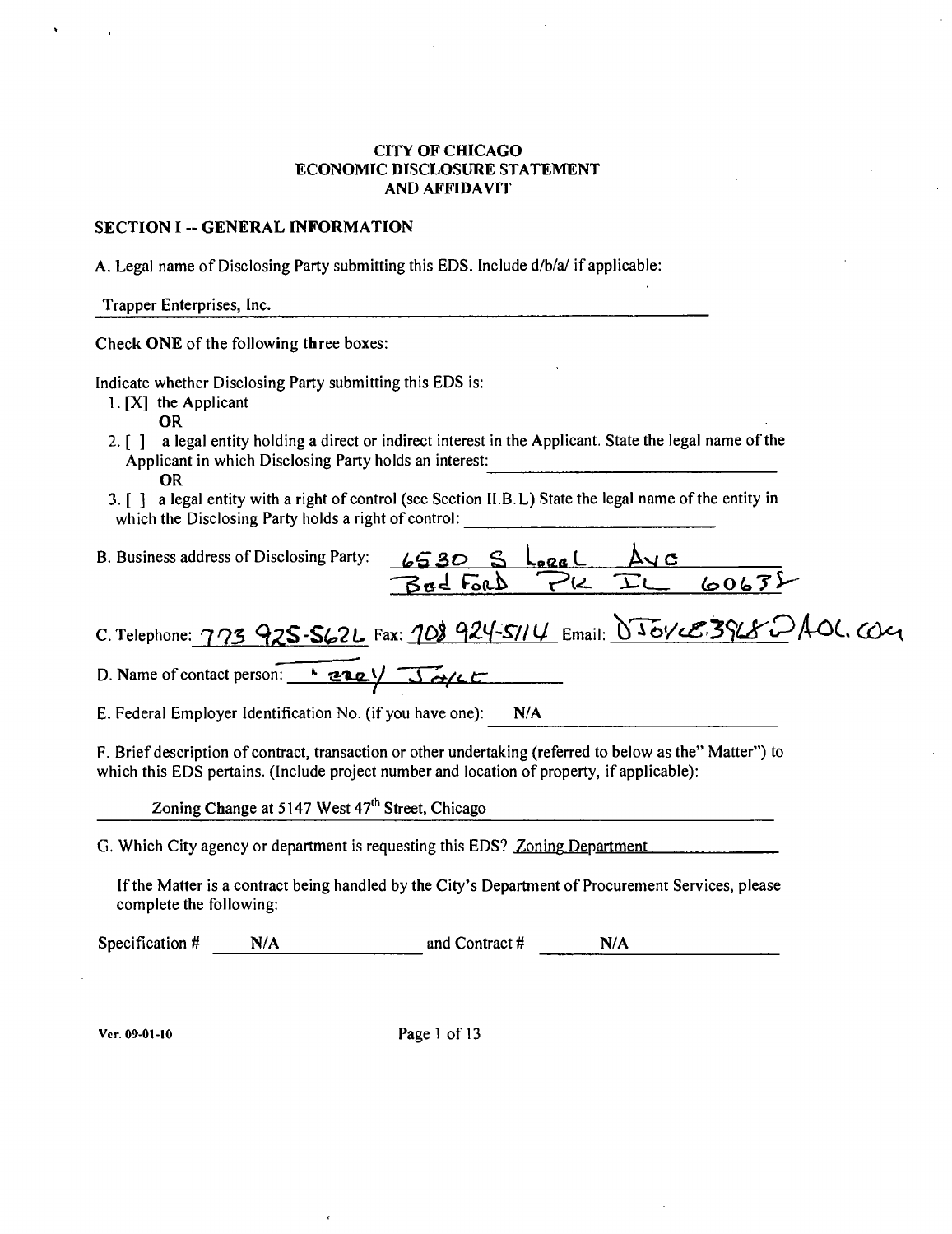#### **SECTION II - DISCLOSURE OF OWNERSHIP INTERESTS**

#### A. NATURE OF DISCLOSING PARTY

| 1. Indicate the nature of the Disclosing Party: |                                                          |
|-------------------------------------------------|----------------------------------------------------------|
| [ ] Person                                      | [] Limited liability company                             |
| [] Publicly registered business corporation     | [] Limited liability parmership                          |
| $[x]$ Privately held business corporation       | [] Joint venture                                         |
| [] Sole proprietorship                          | [] Not-for-profit corporation                            |
| [] General partnership                          | (Is the not-for-profit corporation also a $501(c)(3)$ )? |
| [] Limited partnership                          | f 1 No<br>$\lceil$   Yes                                 |
| $\lceil$ Tmst                                   | $\lceil$ 1 Other (please specify)                        |
|                                                 |                                                          |
|                                                 |                                                          |

2. For legal entities, the state (or foreign country) of incorporation or organization, if applicable:

IL

3. For legal entities not organized in the State of Illinois: Has the organization registered to do business in the State of Illinois as a foreign entity?

 $[ ]$  Yes  $[ ]$  No  $[$   $[$   $]$  N/A

B. IF THE DISCLOSING PARTY IS A LEGAL ENTITY:

I. List below the full names and titles of all executive officers and all directors ofthe entity. NOTE: For not-for-profit corporations, also list below all members, if any, which are legal entities. If there are no such members, write "no members." For trusts, estates or other similar entities, list below the legal titleholder(s).

If the entity is a general partnership, limited partnership, limited liability company, limited liability partnership or joint venture, list below the name and title of each general partner, managing member, manager or any other person or entity that controls the day-to-day management of the Disclosing Party. NOTE: Each legal entity listed below must submit an EDS on its own behalf

| Name                     |          |  |
|--------------------------|----------|--|
| TERREDUCE I FOYLE        | reselent |  |
| $\sqrt{50/2}$<br>$Dz$ pr |          |  |
|                          |          |  |
|                          |          |  |

2. Please provide the following information concerning each person or entity having a direct or indirect beneficial interest (including ownership) in excess of 7.5% of the Disclosing Party. Examples of such an interest include shares in a corporation, partnership interest in a partnership or joint venture,

Page 2 of 13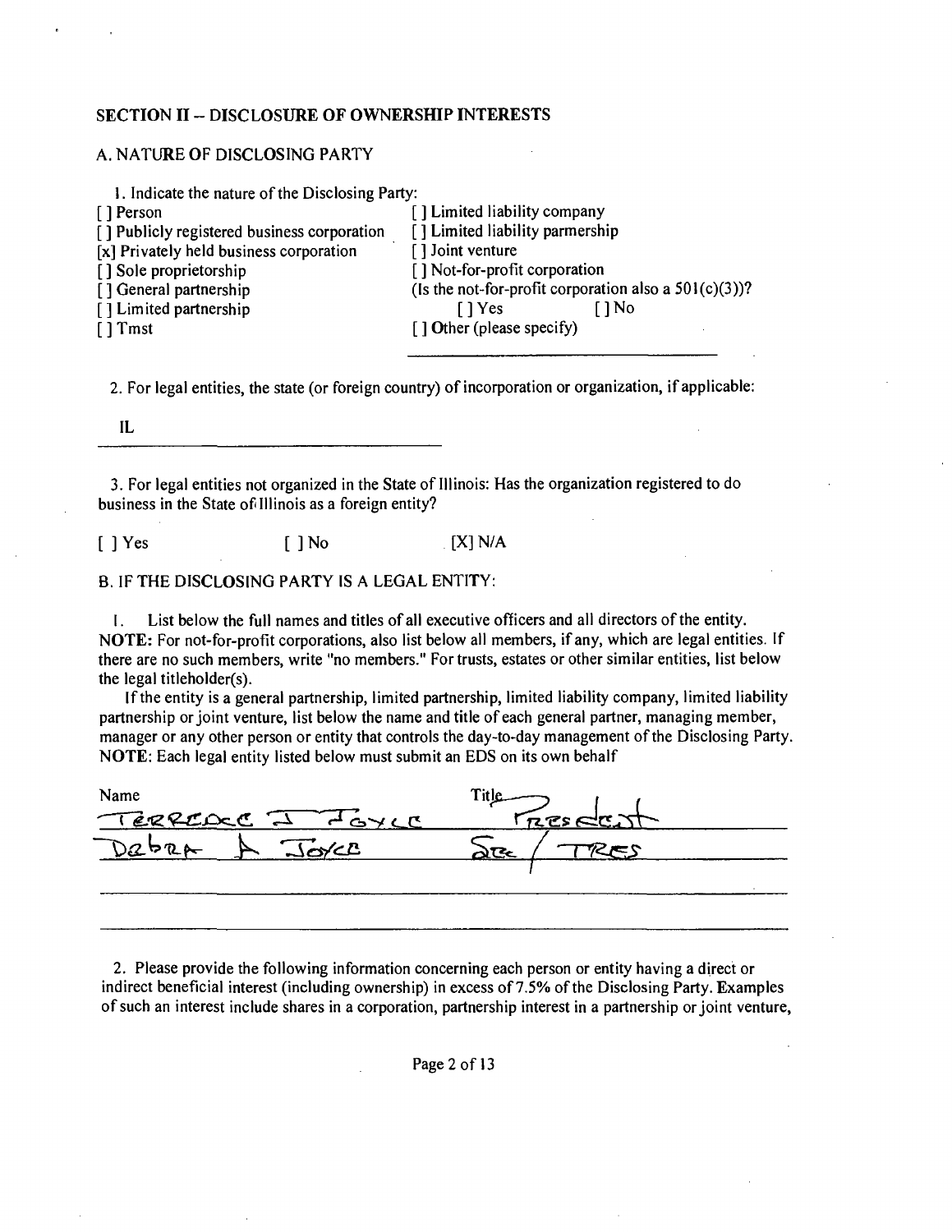interest of a member or manager in a limited liability company, or interest of a beneficiary of a trust, estate or other similar entity. If none, state "None." NOTE: Pursuant to Section 2-154-030 ofthe Municipal Code ofChicago ("Municipal Code"), the City may require any such additional information from any applicant which is reasonably intended to achieve full disclosure.

| Name            | <b>Business Address</b> | Percentage Interest in the                        |  |
|-----------------|-------------------------|---------------------------------------------------|--|
| PRESOUL J JOYCE |                         | 6530 D LOREL Disclosing Party<br>BELFORD PKIL 100 |  |
|                 |                         |                                                   |  |

#### **SECTION ni - - BUSINESS RELATIONSHIPS WITH CTFY ELECTED OFFICIALS**

Has the Disclosing Party had a "business relationship," as defined in Chapter 2-156 ofthe Municipal Code, with any City elected official in the 12 months before the date this EDS is signed?

 $LMo$ [ ] Yes

If yes, please identify below the name(s) of such City elected official(s) and describe such relationship(s):

#### **SECTION IV -- DISCLOSURE OF SUBCONTRACTORS AND OTHER RETAINED PARTIES**

The Disclosing Party must disclose the name and business address of each subcontractor, attomey, lobbyist, accountant, consultant and any other person or entity whom the Disclosing Party has retained or expects to retain in connection with the Matter, as well as the nature of the relationship, and the total amount of the fees paid or estimated to be paid. The Disclosing Party is not required to disclose . employees who are paid solely through the Disclosing Party's regular payroll.

"Lobbyist" means any person or entity who undertakes to influence any legislative or administrative action on behalf of any person or entity other than: (1) a not-for-profit entity, on an unpaid basis, or (2) himself "Lobbyist" also means any person or entity any part of whose duties as an employee of another includes undertaking to influence any legislative or administrative action.

If the Disclosing Party is uncertain whether a disclosure is required under this Section, the Disclosing Party must either ask the City whether disclosure is required or make the disclosure.

#### Page 3 of 13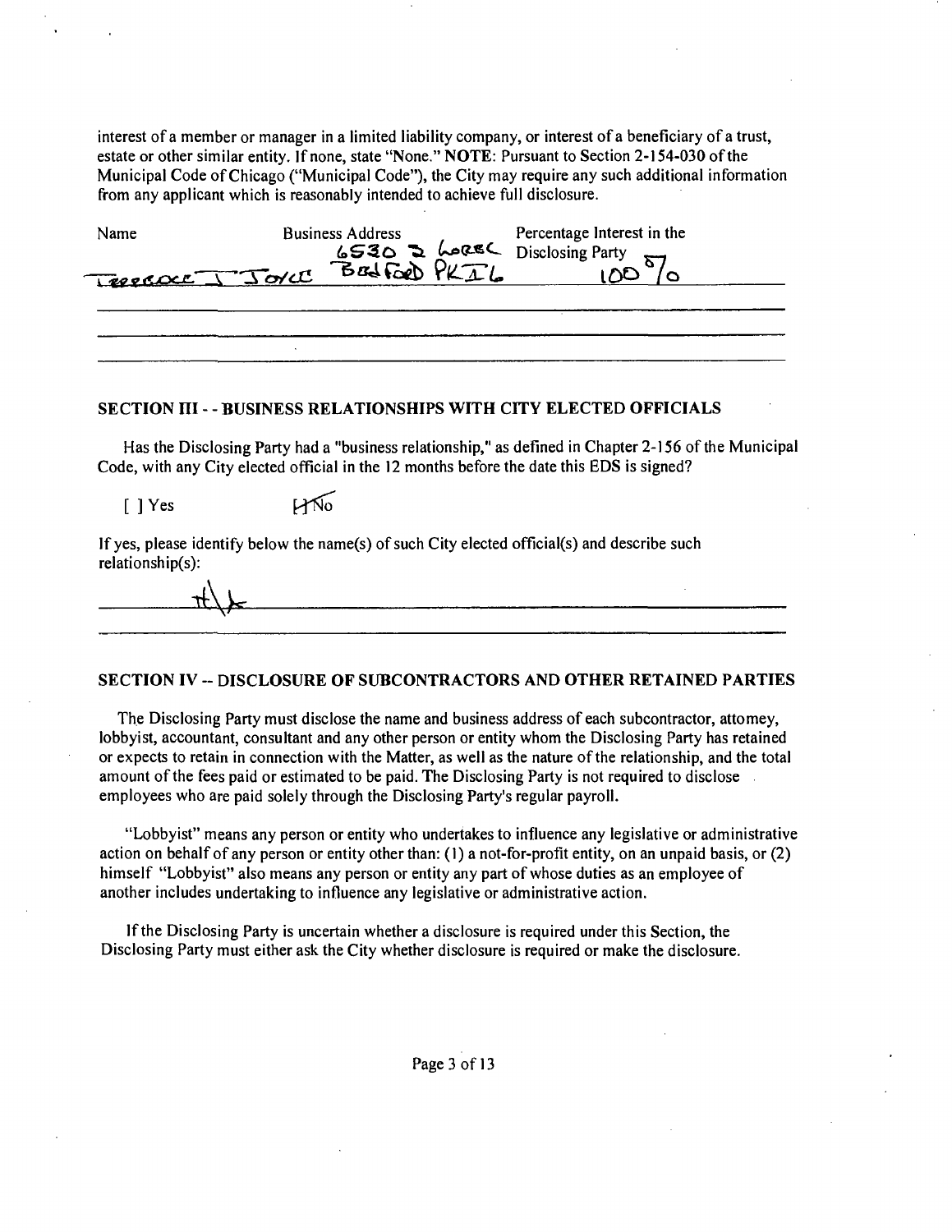retained or anticipated to be retained)

Name (indicate whether Business Relationship to Disclosing Party Fees (indicate whether retained or anticipated Address (subcontractor, attorney, paid or estimated.) NOT (subcontractor, attorney, lobbyist, etc.)

paid or estimated.) NOTE: "hourly rate"~or "t.b.d" is not an acceptable response.

| Kupiec & Assoc. 77 West Washington St. Ste. 1801, Chicago | Attorneys | $\frac{1}{2}$ s 3,000 (estimated) |
|-----------------------------------------------------------|-----------|-----------------------------------|
| Chicago IL 60602                                          |           |                                   |

(Add sheets if necessary)

[4-Check liere if the Disclosing party has not retained, nor expects to retain, any such persons or entities.

## **SECTION V - CERTIFICATIONS**

#### A. COURT-ORDERED CHILD SUPPORT COMPLIANCE

Under Municipal Code Section 2-92-415, substantial owners of business entities that contract with the City must remain in compliance with their child support obligations throughout the contract's term.

Has any person who directly or indirectly owns 10% or more of the Disclosing Party been declared in arrearage on any child support obligations by any Illinois court of competent jurisdiction?

 $[]$  Yes  $]$   $[]$  No person directly or indirectly owns 10% or more of the Disclosing Party.

If "Yes," has the person entered into a court-approved agreement for payment of all support owed and is the person in compliance with that agreement?

[JYes [+N0

#### B. FURTHER CERTIFICATIONS

1. Pursuant to Municipal Code Chapter 1-23, Article 1 ("Article 1") (which the Applicant should consult for defined terms (e.g., "doing business") and legal requirements), if the Disclosing Party Submitting this EDS is the Applicant and is doing business with the City, then the Disclosing Party Certified as follows: (i) neither the Applicant nor any controlling person is currently indicted or charged With, or has admitted guilt of, or has ever been convicted of, or placed under supervision for, any criminal offense involving actual, attempted, or conspiracy to commit bribery, theft, fraud, forgery, perjury, dishonesty, or deceit against an officer or employee of the City or any sister agency; and (il) the Applicant understands and acknowledges that compliance with Article I is a continuing requirement for doing business with the City. NOTE: If Article 1 applies to the Applicant, the permanent compliance timeframe in Article I supersedes some five-year compliance timeframes in certifications 2 and 3 below.

Page 4 of 13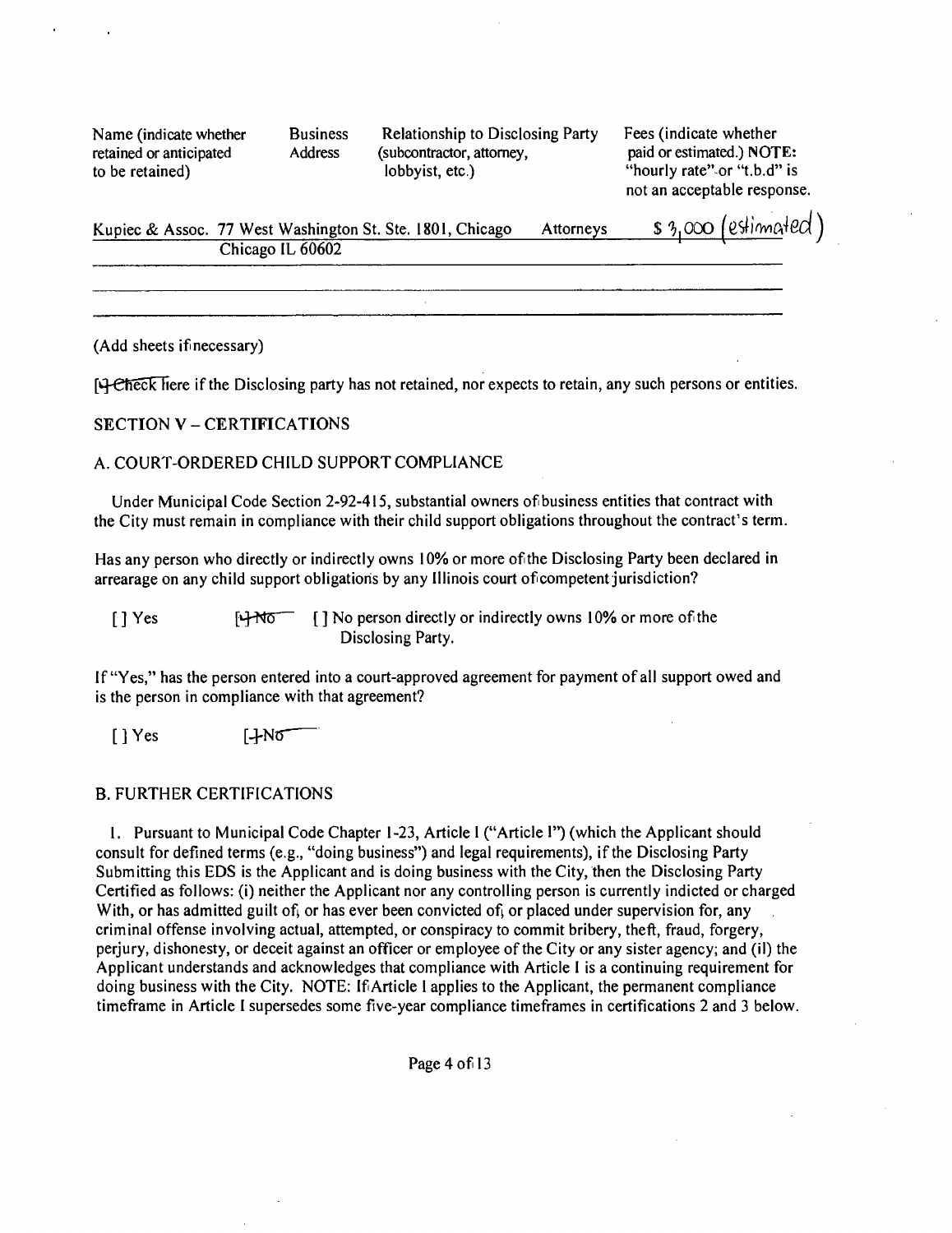- 2. The Disclosing Party and, if the Disclosing Party is a legal entity, all of those persons or entities identified in Section II.B, 1. of this EDS:
	- a. are not presently debarred, suspended, proposed for debarment, declared ineligible or voluntarily excluded from any transactions by any federal, state or local unit of govemment;
	- b. have not, within a five-year period preceding the date of this EDS, been convicted of a criminal offense, adjudged guilty, or had a civil judgment rendered against them in connection with: obtaining, attempting to obtain, or performing a public (federal, state or local) transaction or contract under a public transaction; a violation of federal or state antitrust statutes; fraud; embezzlement; theft; forgery; bribery; falsification; or destruction of records; making false statements; or receiving stolen property;
	- c. are not presently indicted for or criminally or civilly charged by, a govemmental entity (federal, state or local) with committing any of the offenses set forth in clause  $B.2.b$ . of this Section V;
	- d. have not, within a five-year period preceding the date ofthis EDS, had one or more public transactions (federal, state or local) terminated for cause or default; and
	- e. have not, within a five-year period preceding the date of this EDS, been convicted, adjudged guilty, or found liable in a civil proceeding, or in any criminal or civil action, including actions concerning environmental violations, instituted by the City or by the federal government, any state, or any other unit of local government.
- 3. The certifications in subparts 3, 4 and 5 concern:
- the Disclosing Party;

any "Contractor" (meaning any contractor or subcontractor used by the Disclosing Party in Connection with the Matter, including but not limited to all persons or legal entities disclosed under Section IV, "Disclosure of Subcontractors and Other Retained Parties");

• any "Affiliated Entity" (meaning a person or entity that, directiy or indirectly: controls the Disclosing Party, is controlled by the Disclosing Party, or is, with the Disclosing Party, under common control of another person or entity. Indicia of control include, without limitation: interlocking management or ownership; identity of interests among family members, shared facilities and equipment; common use of employees; or organization of a business entity following the ineligibility of a business entity to do business with federal or state or local government, including the City, using substantially the same management, ownership, or principals as the ineligible entity); with respect to Contractors, the term Affiliated Entity means a person or entity that directly or indirectly controls the Contractor, is controlled by it, or, with the Contractor, is under common control of another person or entity;

• any responsible official ofthe Disclosing Party, any Contractor or any Affiliated Entity or any other official, agent or employee ofthe Disclosing Party, any Contractor or any Affiliated Entity, acting pursuant to the direction or authorization of a responsible official of the Disclosing Party, any Contractor or any Affiliated Entity (collectively "Agents").

Page 5 of 13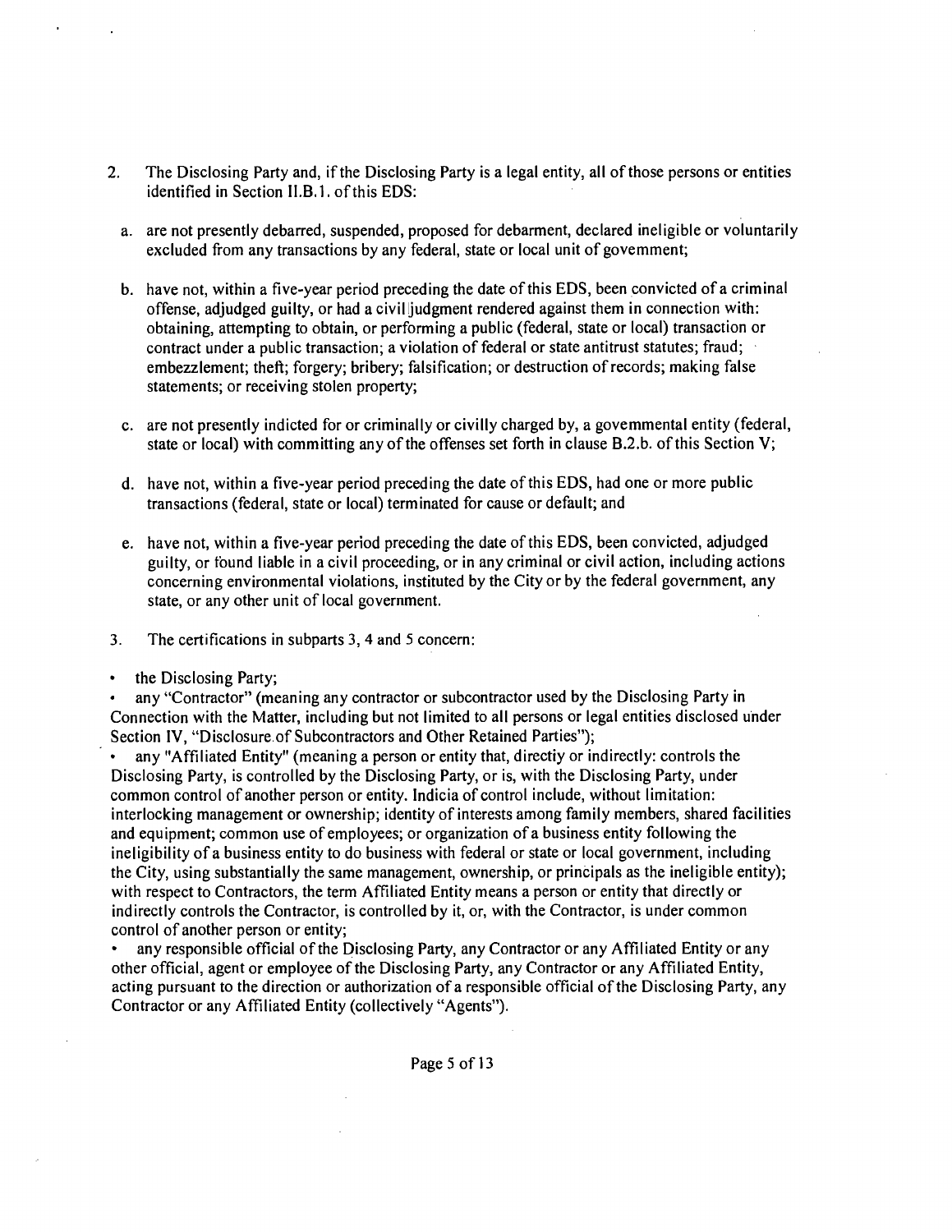Neither the Disclosing Party, nor any Contractor, nor any Affiliated Entity of either the Disclosing Party or any Contractor nor any Agents have, during the five years before the date this EDS is signed, or, with respect to a Contractor, an Affiliated Entity, or an Affiliated Entity of a Contractor during the five years before the date of such Contractor's or Affiliated Entity's contract or engagement in connection with the Matter:

- a. bribed or attempted to bribe, or been convicted or adjudged guilty of bribery or attempting to bribe, a public officer or employee of the City, the State of Illinois, or any agency of the federal government or of any state or local govemment in the United States of America, in that officer's or employee's official capacity;
- b. agreed or colluded with other bidders or prospective bidders, or been a party to any such agreement, or been convicted or adjudged guilty of agreement or collusion among bidders or prospective bidders, in restraint of freedom of competition by agreement to bid a fixed price or otherwise; or
- c. made an admission of such conduct described in a. or b. above that is a matter of record, but have not been prosecuted for such conduct; or
- d. violated the provisions of Municipal Code Section 2-92-610 (Living Wage Ordinance).

4. Neither the Disclosing Party, Affiliated Entity or Contractor, or any of their employees, officials, agents or partners, is barred from contracting with any unit of state or local govemment as a result of engaging in or being convicted of (1) bid-rigging in violation of 720 ILCS 5/33E-3; (2) bid-rotating in violation of 720 ILCS 5/33E-4; or (3) any similar offense of any state or of the United States of America that contains the same elements as the offense of bid-rigging or bid-rotating.

5. Neither the Disclosing Party nor any Affiliated Entity is listed on any of the following lists maintained by the Office of Foreign Assets Control of the U.S. Department of the Treasury or the Bureau of Industry and Security of the U.S. Department of Commerce or their successors: the Specially Designated Nationals List, the Denied Persons List, the Unverified List, the Entity List and the Debarred List.

6. The Disclosing Party understands and shall comply with (I) the applicable requirements of Chapters 2-55 (Legislative Inspector General), 2-56 (Inspector General) and 2-156 (Governmental Ethics) ofthe Municipal Code.

7. If the Disclosing Party is unable to certify to any of the above statements in this Part B (Further Certifications), the Disclosing Party must explain below: N/A

| . |  |  |  |  |
|---|--|--|--|--|
|   |  |  |  |  |
|   |  |  |  |  |
|   |  |  |  |  |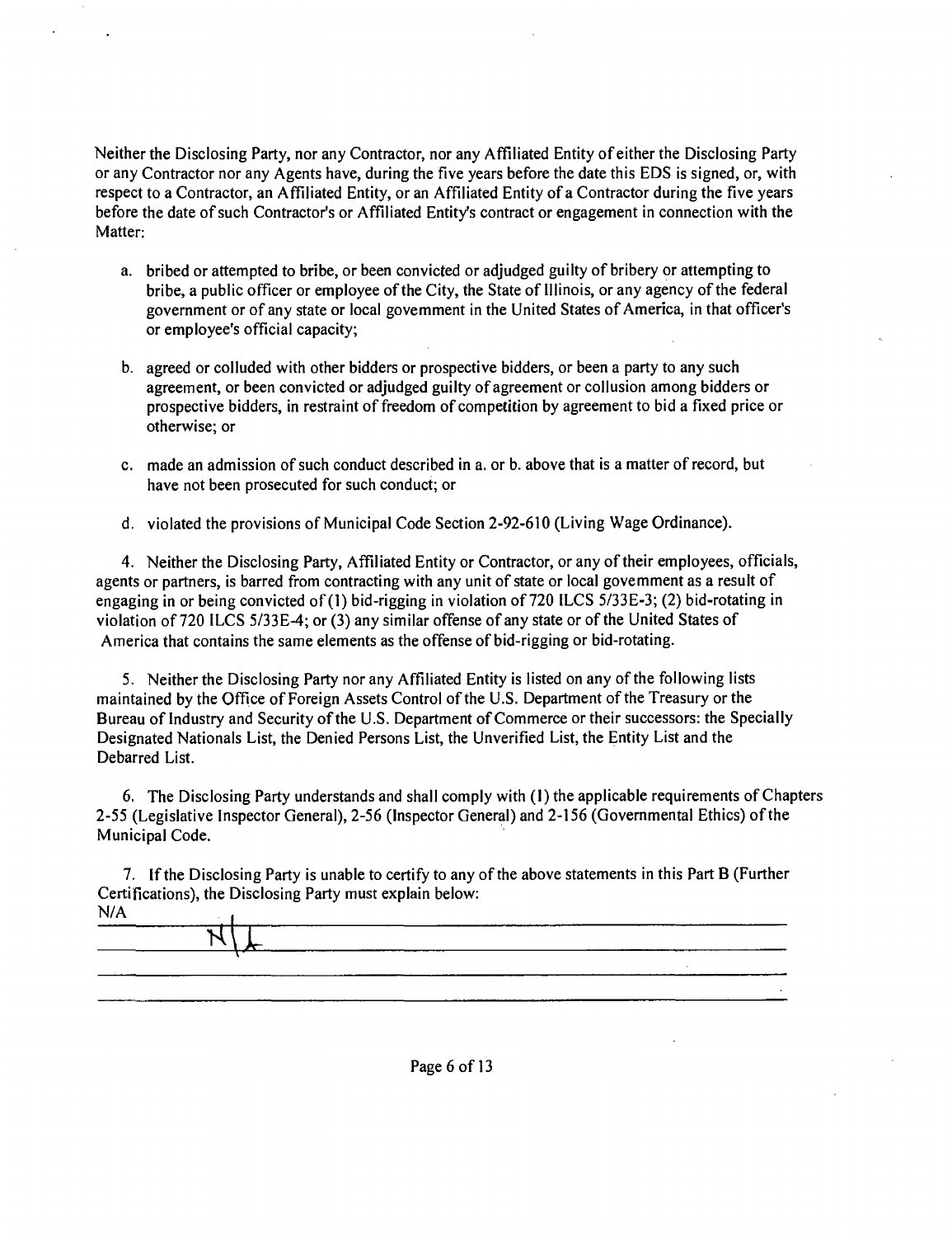If the letters "NA," the word "None," or no response appears on the lines above, it will be conclusively presumed that the Disclosing Party certified to the above statements.

#### C. CERTIFICATION OF STATUS AS FINANCIAL INSTITUTION

1. The Disclosing Party certifies that the Disclosing Party (check one)

 $[ ]$  is  $[X]$  is not

a "financial institution" as defined in Section 2-32-455(b) ofthe Municipal Code.

2. If the Disclosing Party IS a financial institution, then the Disclosing Party pledges:

"We are not and will not become a predatory lender as defined in Chapter 2-32 of the Municipal Code. We further pledge that none of our affiliates is, and none of them will become, a predatory lender as defmed in Chapter 2-32 of the Municipal Code. We understand that becoming a predatory lender or becoming an affiliate of a predatory lender may result in the loss ofthe privilege of doing business with the City."

If the Disclosing Party is unable to make this pledge because it or any of its affiliates (as defined in Section 2-32-455(b) of the Municipal Code) is a predatory lender within the meaning of Chapter 2-32 of the Municipal Code, explain here (attach additional pages if necessary): N/A

If the letters "NA," the word "None," or no response appears on the lines above, it will be conclusively presumed that the Disclosing Party certified to the above statements.

#### D. CERTIFICATION REGARDING INTEREST IN CITY BUSINESS

Any words or terms that are defined in Chapter 2-156 ofthe Municipal Code have the same meanings when used in this Part D.

1. In accordance with Section 2-156-110 ofthe Municipal Code: Does any official or employee ofthe City have a financial interest in his or her own name or in the name of any other person or entity in the Matter?

[ 1 Yes [XJ No

NOTE: If you checked "Yes" to Item D.L, proceed to Items D.2. and D.3. If you checked "No" to Item D.l., proceed to Part E.

Page 7 of 13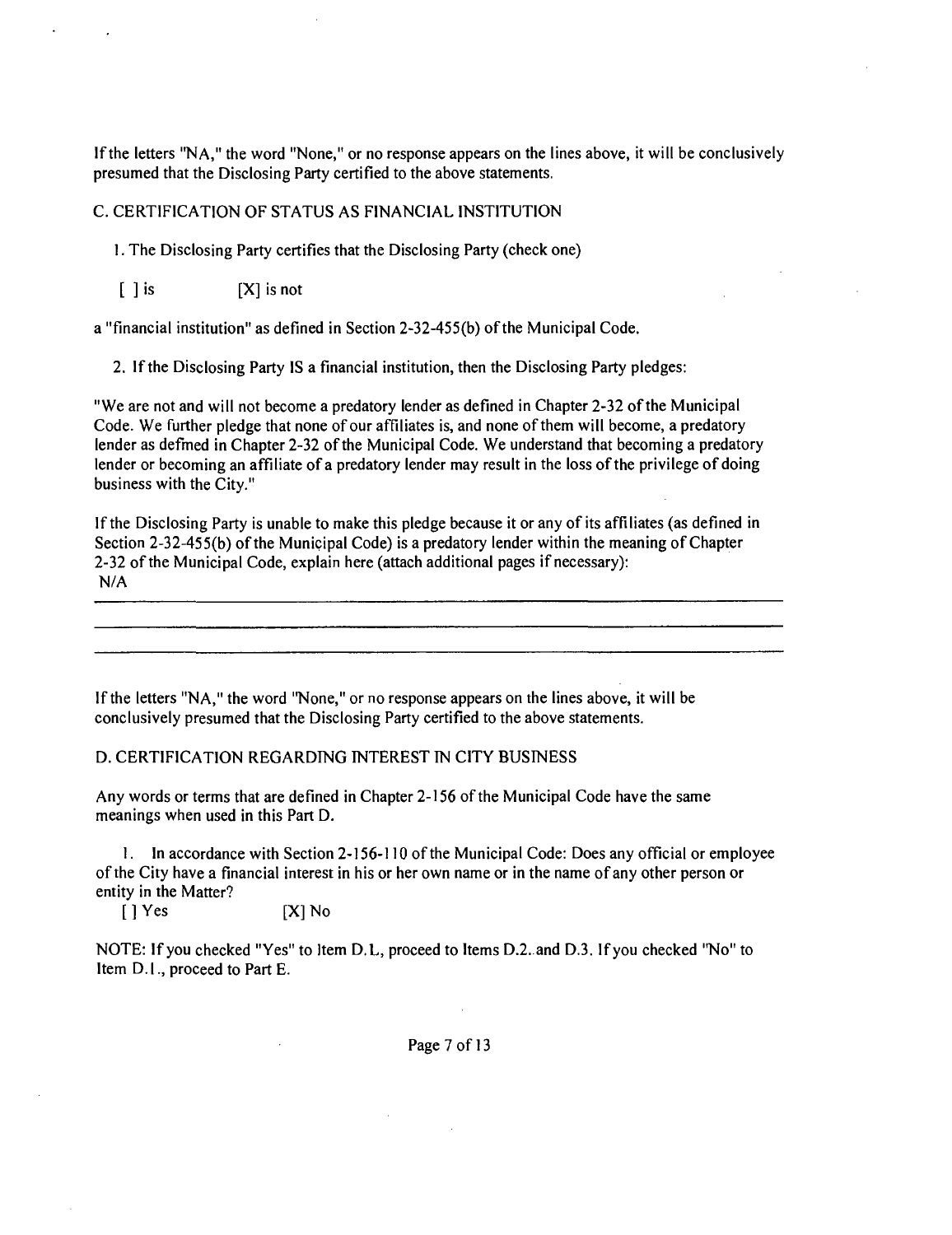2. Unless sold pursuant to a process of competitive bidding, or otherwise permitted, no City elected official or employee shall have a financial interest in his or her own name or in the name of any other person or entity in the purchase of any property that (i) belongs to the City, or (ii) is sold for taxes or assessments, or (iii) is sold by virtue of iegal process at the suit of the City (collectively, "City Property Sale"). Compensation for property taken pursuant to the City's eminent domain power does not constitute a financial interest within the meaning of this Part D.

Does the Matter involve a City Property Sale?

[ J Yes [X] No

3. If you checked "Yes" to Item D. 1., provide the names and business addresses of the City officials or employees having such interest and identify the nature of such interest;

| Name | <b>Business Address</b> | Nature of Interest |
|------|-------------------------|--------------------|
|      |                         |                    |

4. The Disclosing Party further certifies that no prohibited financial interest in the Matter will be acquired by any City official or employee.

## E. CERTIFICATION REGARDING SLAVERY ERA BUSINESS

Please check either 1. or 2. below. If the Disclosing Party checks 2., the Disclosing Party must disclose below or in an attachment to this EDS all information required by paragraph 2. Failure to comply with these disclosure requirements may make any contract entered into with the City in connection with the Matter voidable by the City

 $X$  1. The Disclosing Party verifies that the Disclosing Party has searched any and all records of the Disclosing Party and any and all predecessor entities regarding records of investments or profits from slavery, or slaveholder insurance policies during the slavery era (including insurance policies issued to slaveholders that provided coverage for damage to or injury or death of their slaves), and the Disclosing Party has found no such records.

2. The Disclosing Party verities that, as a result of conducting the search in step 1 above, the Disclosing Party has found records of investments or profits from slavery or slaveholder insurance policies. The Disclosing Party verifies that the following constitutes full disclosure of all such records, including the names of any and all slaves or slaveholders described in those records: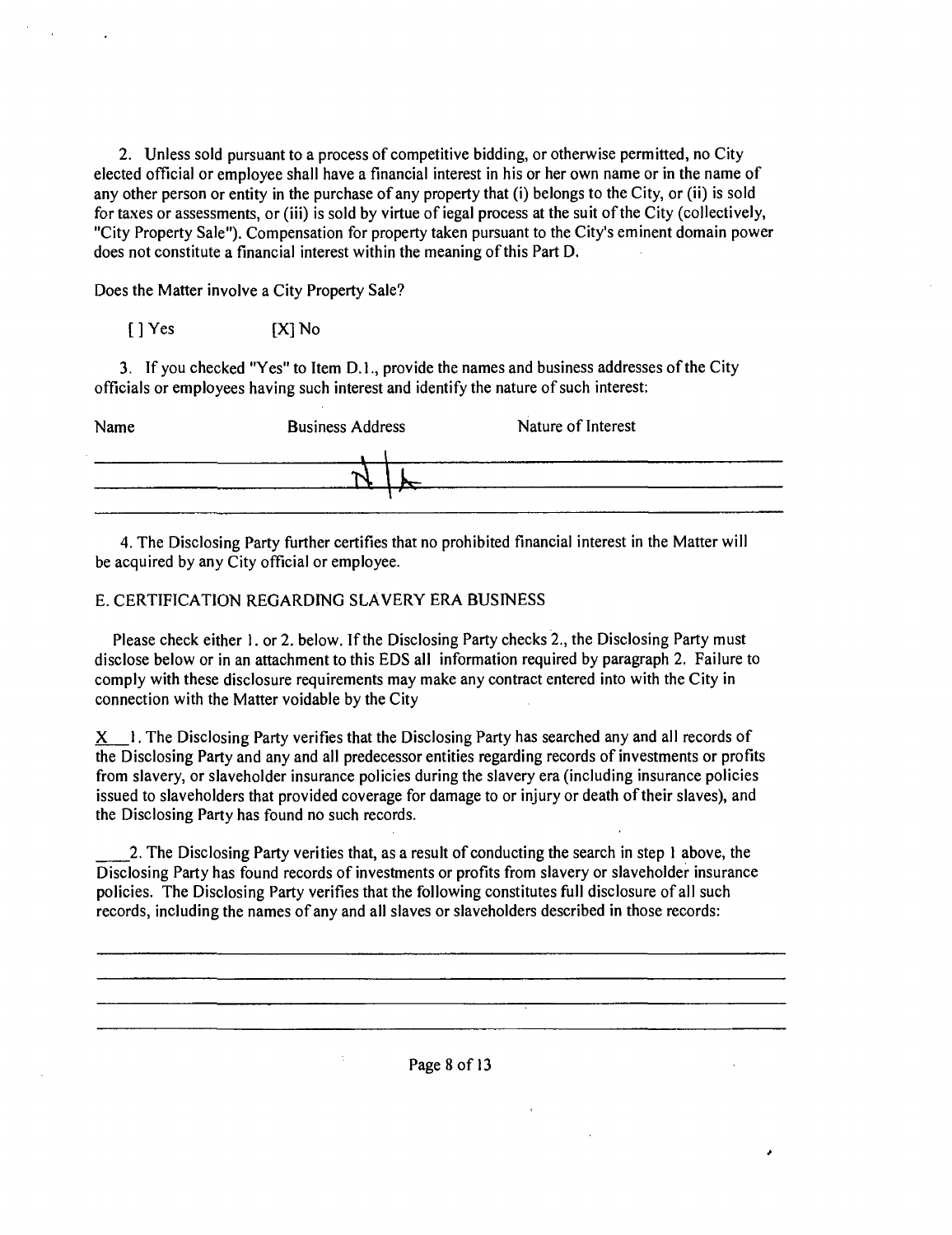#### **SECTION VI - - CERTIFICATIONS FOR FEDERALLY FUNDED MATTERS**

NOTE: If the Matter is federally funded, complete this Section VI. If the Matter is not federally funded, proceed to Section VII. For purposes of this Section VI, tax credits allocated by the City and proceeds of debt obligations of the City are not federal funding.

#### A. CERTIFICATION REGARDING LOBBYING

1. List below the names of all persons or entities registered under the federal Lobbying Disclosure Act of 1995 who have made lobbying contacts on behalf of the Disclosing Party with respect to the Matter: (Add sheets if necessary):



(Ifno explanation appears or begins on the lines above, or if the letters "NA" or if the word "None" appear, it will be conclusively presumed that the Disclosing Party means that NO persons or entities registered under the Lobbying Disclosure Act of 1995 have made lobbying contacts on behalf ofthe Disclosing Party with respect to the Matter.)

2. The Disclosing Party has not spent and will not expend any federally appropriated funds to pay any person or entity listed in Paragraph A.I. above for his or her lobbying activities or to pay any person or entity to influence or attempt to influence an officer or employee of any agency, as defined by applicable federal law, a member of Congress, an officer or employee of Congress, or an employee of a member of Congress, in connection with the award of any federally funded contract, making any federally funded grant or loan, entering into any cooperative agreement, or to extend, continue, renew, amend, or modify any federally funded contract, grant, loan, or cooperative agreement.

3. The Disclosing Party will submit an updated certification at the end of each calendar quarter in which there occurs any event that materially affects the accuracy of the statements and information set forth in paragraphs A. I. and A.2. above.

4. The Disclosing Party certifies that either: (i) it is not an organization described in section 501 (c)(4) of the Internal Revenue Code of 1986; or (ii) it is an organization described in section 501 (c)(4) of the Internal Revenue Code of 1986 but has not engaged and will not engage in "Lobbying Activities".

5. If the Disclosing Party is the Applicant, the Disclosing Party must obtain certifications equal in form and substance to paragraphs A. I. through A.4. above from all subcontractors before it awards any subcontract and the Disclosing Party must maintain all such subcontractors' certifications for the duration of the Matter and must make such certifications promptly available to the City upon request.

Page 9 of 13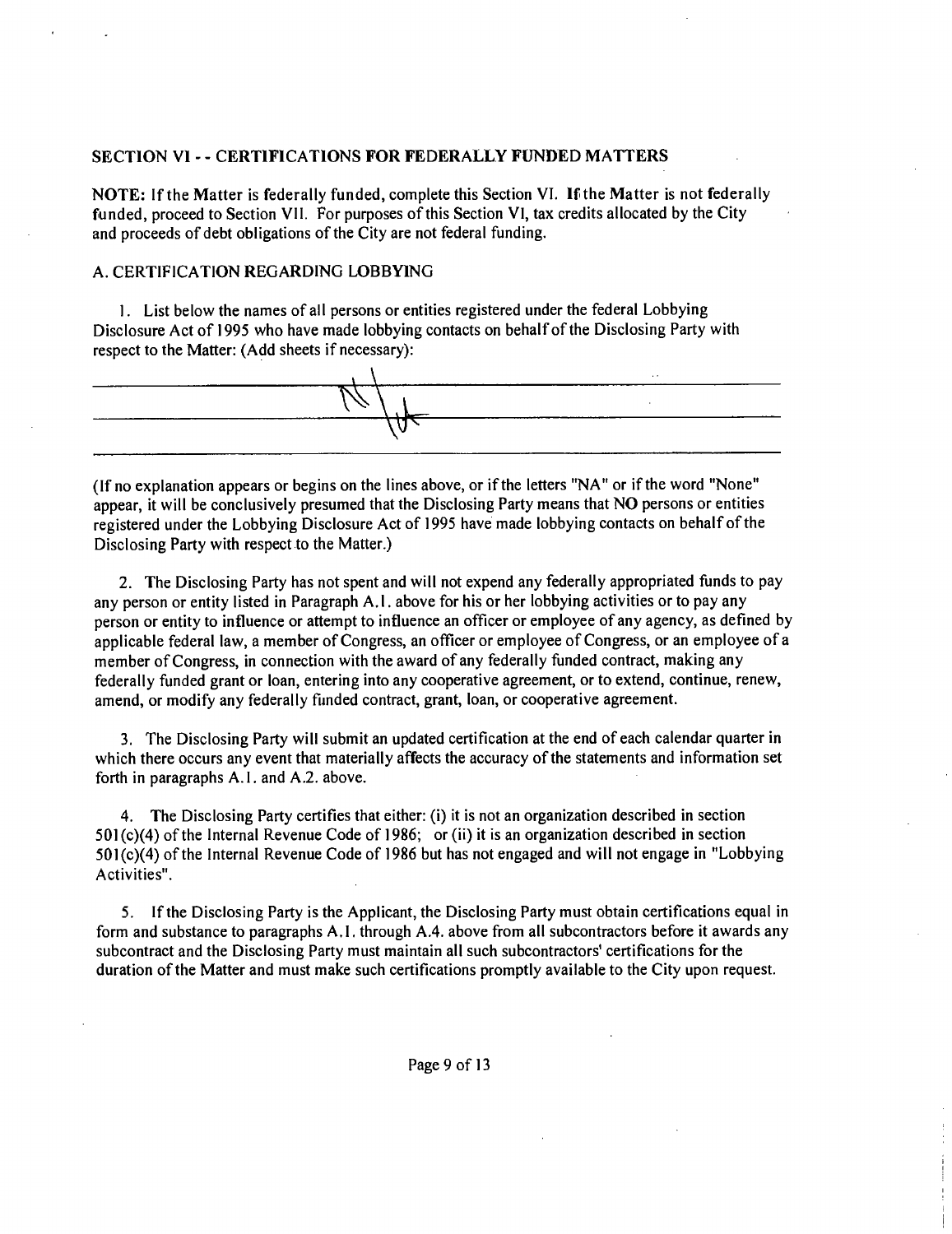## B. CERTIFICATION REGARDING EQUAL EMPLOYMENT OPPORTUNITY

If the Matter is federally funded, federal regulations require the Applicant and all proposed subcontractors to submit the following information with their bids or in writing at the outset of negotiations.  $\frac{1}{2}$ 

Is the Disclosing Party the Applicant?

[ J Yes [ J No

If "Yes," answer the three questions below;

I. Have you developed and do you have on file atfirmative action programs pursuant to applicable federal regulations? (See 41 CFR Part 60-2.)

[ J Yes [ ] No

2. Have you filed with the Joint Reporting Committee, the Director ofthe Office of Federal Contract Compliance Programs, or the Equal Employment Opportunity Commission all reports due under the applicable filing requirements?

[ J Yes [ J No

3. Have you participated in any previous contracts or subcontracts subject to the equal opportunity clause?

[ ] Yes [ ] No

If you checked "No" to question 1. or 2. above, please provide an explanation:

## **SECTION VII - - ACKNOWLEDGMENTS, CONTRACT EVCORPORATION, COMPLIANCE, PENALTIES, DISCLOSURE**

The Disclosing Party understands and agrees that:

A. The certifications, disclosures, and acknowledgments contained in this EDS will become part of any Contract or other agreement between the Applicant and the City in connection with the Matte, whether Procurement, City assistance, or other City action, and are material inducements to the City's execution of any contract or taking other action with respect to the Matter. The Disclosing Party understands that it must comply with all statutes, ordinances, and regulations on which this EDS is based.

B. The City's Governmental Ethics and Campaign Financing Ordinances, Chapters 2-156 and 2-164 of the Municipal Code, impose certain duties and obligations on persons or entities seeking City contracts, work, business, or transactions. The full text of these ordinances and a training program is available on line at www.citvofchicago.org/Ethics, and may also be obtained from the City's Board of Ethics, 740 N.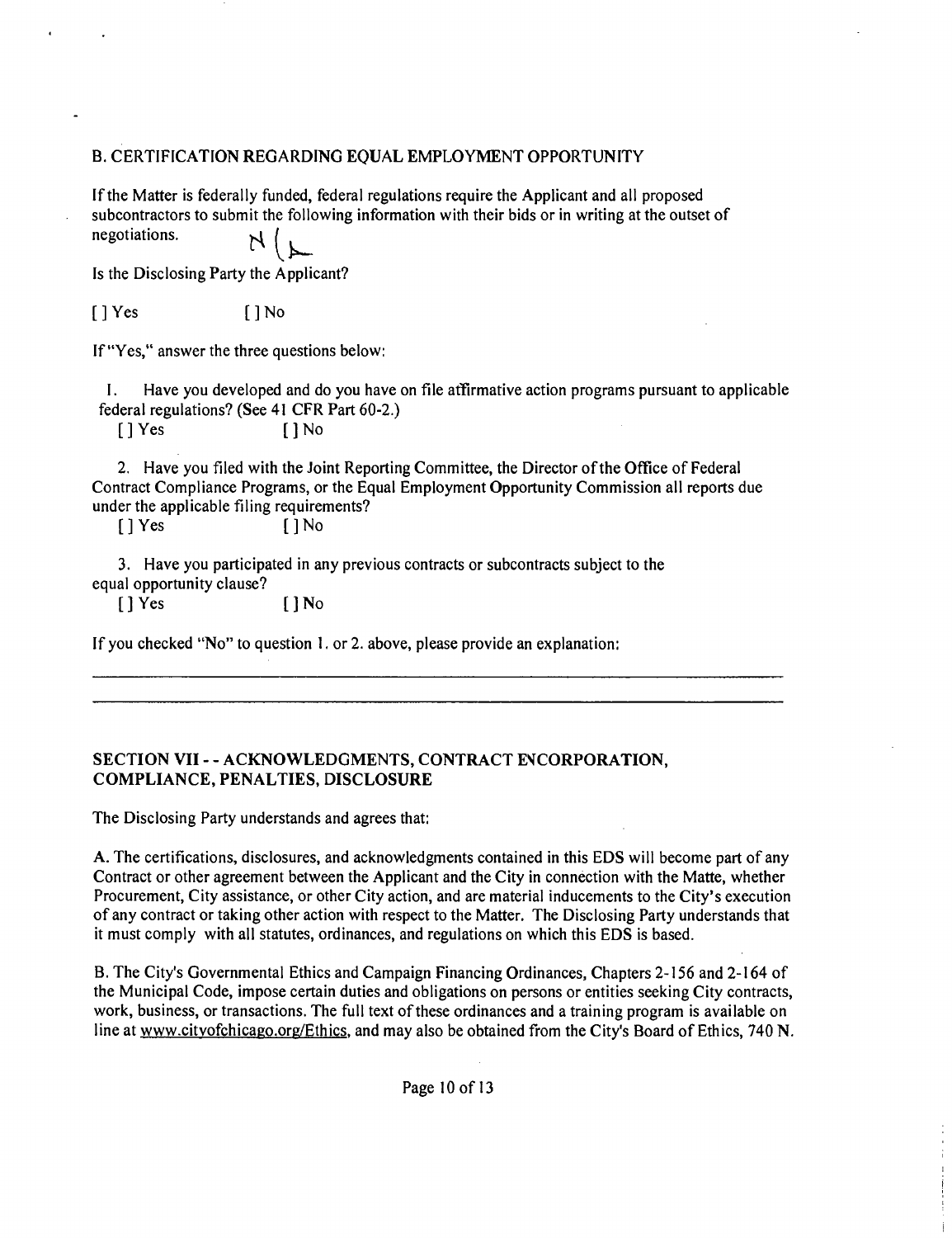Sedgwick St., Suite 500, Chicago, IL 60610, (312) 744-9660. The Disclosing Party must comply fully with the applicable ordinances.

C. If the City determines that any information provided in this EDS is false, incomplete or inaccurate, any contract or other agreement in connection with which it is submitted may be rescinded or be void or voidable, and the City may pursue any remedies under the contract or agreement (if not rescinded or void), at law, or in equity, including terminating the Disclosing Party's participation in the Matter and/or declining to allow the Disclosing Party to participate in other transactions with the City. Remedies at law for a false statement of material fact may include incarceration and an award to the City of treble damages.

D. It is the City's policy to make this document available to the public on its Internet site and/or upon request. Some or all of the information provided on this EDS and any attachments to this EDS may be made available to the public on the Internet, in response to a Freedom of Information Act request, or otherwise. By completing and signing this EDS, the Disclosing Party waives and releases any possible rights or claims which it may have against the City in connection with the public release of information contained in this EDS and also authorizes the City to verify the accuracy of any information submitted in this EDS.

E. The information provided in this EDS must be kept current. In the event of changes, the Disclosing Party must supplement this EDS up to the time the City takes action on the Matter. If the Matter is a contract being handled by the City's Department of Procurement Services, the Disclosing Party must update this EDS as the contract requires. NOTE; With respect to Matters subject to Article I of Chapter 1-23 ofthe Municipal Code (imposing PERMANENT INELIGIBILITY for certain specified Offenses), the information provided herein regarding eligibility must be kept current for a longer period, As required by Chapter 1 -23 and Section 2-154-020 of the Municipal Code.

The Disclosing Party represents and warrants that:

F.1. The Disclosing Party is not delinquent in the payment of any tax administered by the Illinois Department of Revenue, nor are the Disclosing Party or its Affiliated Entities delinquent in paying any fine, fee, tax or other charge owed to the City. This includes, but is not limited to, all water charges, sewer charges, license fees, parking tickets, property taxes or sales taxes.

F,2. If the Disclosing Party is the Applicant, the Disclosing Party and its Affiliated Entities will not use, nor permit their subcontractors to use, any facility listed by the U.S. E.P.A. on the federal Excluded Parties List System ("EPLS") maintained by the U.S. General Services Administration.

F.3. If the Disclosing Party is the Applicant, the Disclosing Party will obtain from any contractors/subcontractors hired or to be hired in connection with the Matter certifications equal in form and substance to those in F.1. and F.2. above and will not, without the prior written consent of the City, use any such contractor/subcontractor that does not provide such certifications or that the Disclosing Party has reason to believe has not provided or cannot provide truthful certifications.

Page 11 of 13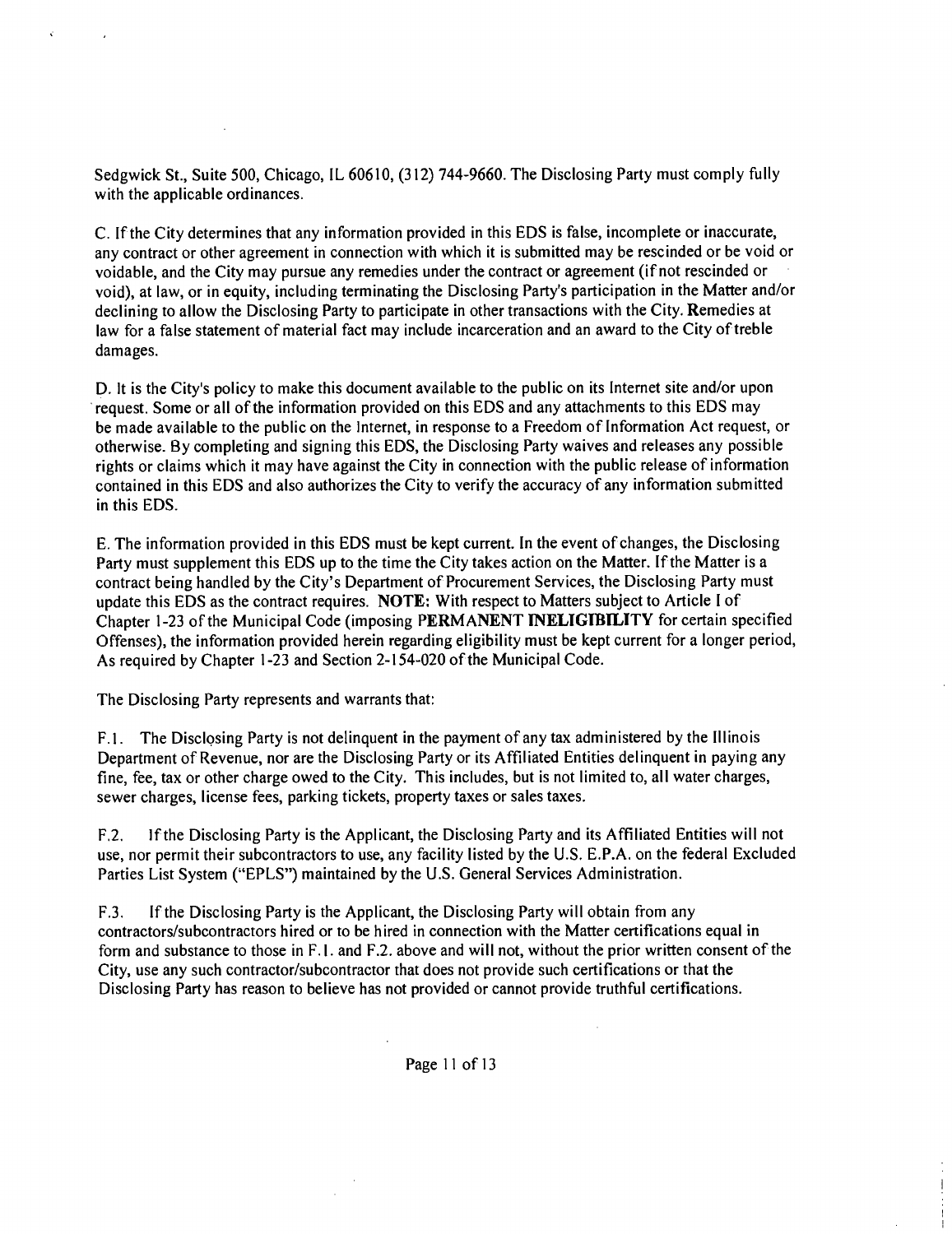NOTE: If the Disclosing Party cannot certify as to any of the items in F.L, F.2. or F.3. above, an explanatory statement must be attached to this EDS.

## **CERTIFICATION**

Under penalty of perjury, the person signing below; (1) warrants that he/she is authorized to execute this EDS and Appendix A (if applicable) on behalf of the Disclosing Party, and (2) warrants that all certifications and statements contained in this EDS and Appendix A (if applicable) are true, accurate and complete as of the date furnished to the City.

Trapper Enterprises, Inc.

(Print or type name of Disclosing Party)

 $By:  $\sqrt{\mathbf{Q}}\mathbf{Q}\mathbf{Q}\mathbf{C}$$ తγటె (Sign here)

(Print or type name of person signing)

(Print or type title of person signing)

Signed and sworn to before me on (date)  $\frac{1}{2}$ ( $\frac{3}{2}$ )

County,  $/ L$  (state). at Notary Public. Commission expires



Page 12 of 13